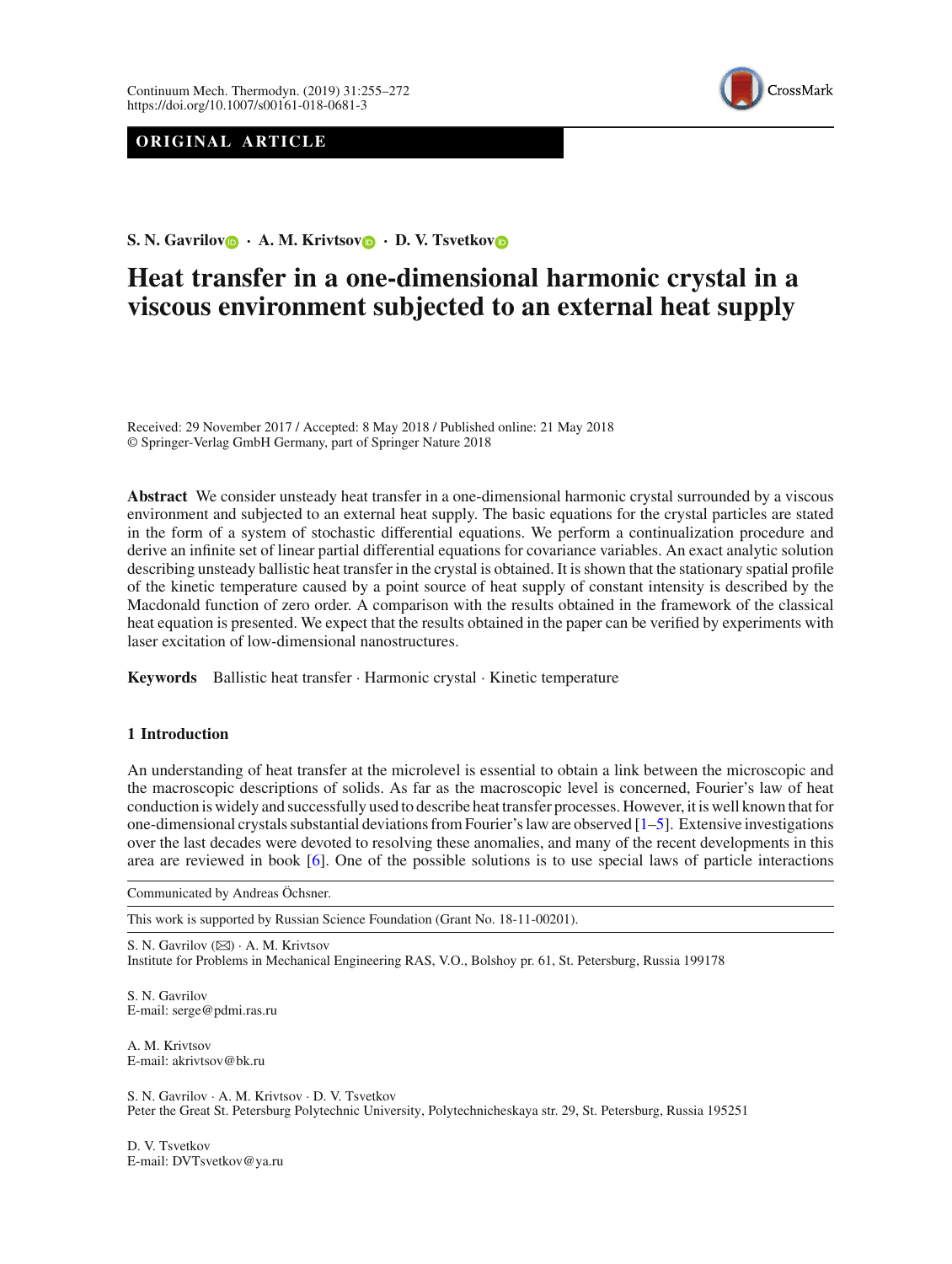$[7-11]$  $[7-11]$ , in particular, systems on a nonlinear elastic support with no momentum conservation [\[8\]](#page-16-4), or systems possessing the possibility of bond break [\[9](#page-16-5)[–11\]](#page-16-3). Such systems under certain conditions demonstrate normal heat conductivity even in one dimension. As it is shown in [\[12\]](#page-16-6), one-dimensional case is still very specific; therefore, another way to avoid anomalies is to use sufficiently complex structures and increase the system dimensionality [\[13](#page-16-7)[,14\]](#page-16-8). However, recent experimental observations demonstrate that Fourier's law is indeed violated in low-dimensional nanostructures [\[15](#page-16-9)[–20](#page-16-10)], where the ballistic heat transfer is realized. This fact is in agreement with the phonon theory [\[21](#page-16-11)[,22](#page-16-12)], which relates the heat conductivity with the phonon mean free path. At the macroscale, the phonon mean free path is a small quantity in comparison with the characteristic size of the system, but this is not true for microscale and nanoscale systems [\[23](#page-16-13)]. This motivates the interest in the simplest lattice models, in particular, in harmonic one-dimensional crystals (chains), where these anomalies are most prominent [\[24](#page-16-14)[,25](#page-16-15)]. Problems of this type were previously addressed mainly in the context of steady-state heat conduction  $[1-5,26-35]$  $[1-5,26-35]$  $[1-5,26-35]$  $[1-5,26-35]$ , and unsteady conduction regimes came into the focus in [\[14,](#page-16-8)[36](#page-16-18)[–44](#page-17-0)].

Simple lattice models can be used for the analytical investigation of the thermomechanical processes in solids at the microscale [\[40](#page-16-19)[,45](#page-17-1)[–48\]](#page-17-2), and, in particular, in the carbon nanostructures [\[49](#page-17-3)[,50\]](#page-17-4). One-dimensional systems due to their simplicity can be used to obtain analytical solutions in a closed form without loss of generality [\[5](#page-16-0)[,41](#page-16-20)[,46](#page-17-5)[,51\]](#page-17-6), or to get the asymptotic description of non-stationary processes in media with complex structure [\[51](#page-17-6)[–56](#page-17-7)]. In previous studies [\[43](#page-17-8)[,44](#page-17-0),[57\]](#page-17-9), a new approach was suggested which allows one to solve analytically non-stationary thermal problems for a one-dimensional harmonic crystal—an infinite ordered chain of identical material particles, interacting via linear (harmonic) forces. In particular, a heat transfer equation was obtained that differ from the extended heat transfer equations suggested earlier [\[58](#page-17-10)[–61\]](#page-17-11); however, it is in an excellent agreement with molecular dynamics simulations and previous analytical estimates [\[36\]](#page-16-18). Later, this approach was generalized to a number of systems, namely to a one-dimensional crystal on an elastic substrate [\[42](#page-17-12)], and to two- and three-dimensional harmonic crystals [\[62,](#page-17-13)[63](#page-17-14)]. In most of above-mentioned papers [\[42–](#page-17-12) [44](#page-17-0)[,62](#page-17-13),[63\]](#page-17-14), only isolated systems were considered. The motivation for this paper is to consider a system that can exchange energy with its surroundings. Therefore, now we assume that the crystal is surrounded by a viscous environment (a gas or a liquid) which causes an additional dissipative term in the equations of stochastic dynamics for the particles. Additionally, we take into account sources of heat supply. This is a more realistic model, and thus, we expect that the theoretical results obtained in the paper can be verified by experiments with laser excitation of low-dimensional nanostructures [\[18](#page-16-21)[–20,](#page-16-10)[64](#page-17-15)].

The paper is organized as follows. In Sect. [2,](#page-2-0) we consider the formulation of the problem. In Sect. [2.1,](#page-2-1) some general notation is introduced. In Sect. [2.2,](#page-2-2) we state the basic equations for the crystal particles in the form of a system of stochastic differential equations. In Sect. [2.3,](#page-3-0) we introduce and deal with infinite set of covariance variables. These are the mutual covariances of the particle velocities and the displacements for all pairs of particles.We use the Itô lemma to derive (see "Appendix [A"](#page-15-1)) an infinite deterministic system of ordinary differential equations which follows from the equations of stochastic dynamics. This system can be transformed into an infinite system of differential–difference equations involving only the covariances for the particle velocities. In Sect. [3,](#page-4-0) we introduce a continuous spatial variable and write the finite difference operators involved in the equation for covariances as compositions of finite difference operators and operators of differentiation. To do this, we use some identities of the calculus of finite differences (see "Appendix [B"](#page-15-2)). In Sect. [4,](#page-5-0) we perform an asymptotic uncoupling of the equation for covariances. Provided that the introduced continuous spatial variable can characterize the behavior of the crystal, one can distinguish between slow motions, which are related to the heat propagation, and vanishing fast motions [\[42,](#page-17-12)[44](#page-17-0)], which are not considered in the paper. Slow motions can be described by a coupled infinite system of second-order hyperbolic partial differential equations for quantities which we call the non-local temperatures. The zero-order non-local temperature, which is proportional to the statistical dispersion of the particle velocities, is the classical kinetic temperature. In Sect. [5,](#page-6-0) we obtain an expression for the fundamental solution for the kinetic temperature and solve the non-stationary problem of the heat propagation from a suddenly applied point source of constant intensity. In contrast to the case of a crystal without viscous environment (Sect. [5.1\)](#page-6-1), in the case of a crystal surrounded by a viscous environment (Sect. [5.2\)](#page-8-0) there exists a steady-state solution describing the kinetic temperature distribution caused by a constant point source. In Sect. [6,](#page-9-0) we present the results of the numerical solution of the initial value problem for the system of stochastic differential equations and compare them with the obtained analytical solution. In Sect. [7,](#page-10-0) we compare our results with the classical results obtained in the framework of the heat equation based on Fourier's law. In the conclusion (Sect. [8\)](#page-14-0), we discuss the basic results of the paper.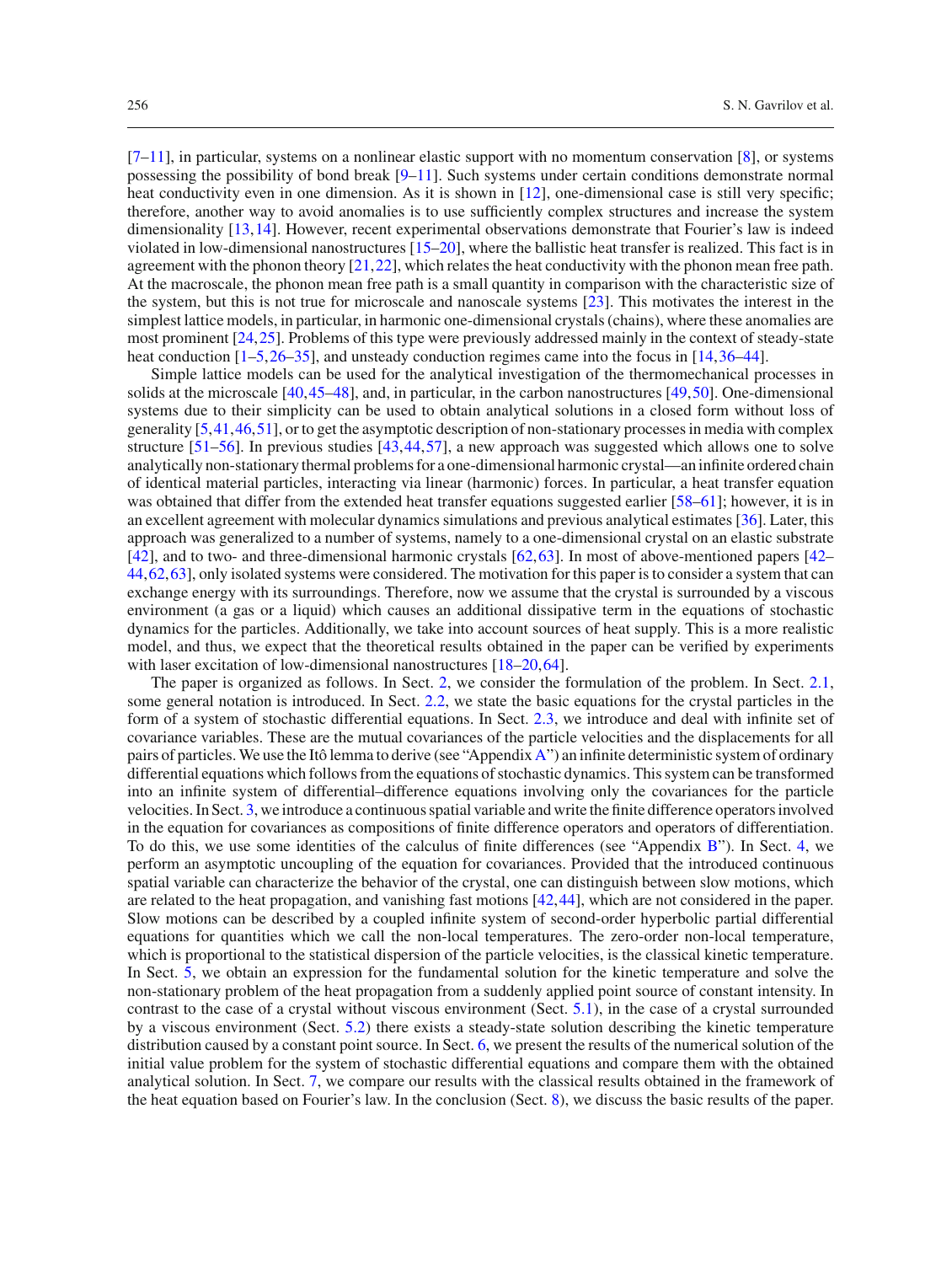# <span id="page-2-1"></span><span id="page-2-0"></span>**2 Mathematical formulation**

# 2.1 Notation

In the paper, we use the following general notation:

- *t* the time;
- $H(\cdot)$  the Heaviside function;
- $\delta(\cdot)$  the Dirac delta function;
- $\langle \cdot \rangle$  the expected value for a random quantity;
- $\delta_{pq}$  the Kronecker delta ( $\delta_{pq} = 1$  if  $p = q$ , and  $\delta_{pq} = 0$  otherwise);
- $\delta_n$   $\delta_n = 1$  if  $n = 0$  and  $\delta_n = 0$  otherwise;
- $J_0(\cdot)$  the Bessel function of the first kind of zero order [\[65](#page-17-16)];
- $I_0(\cdot)$  the modified Bessel function of the first kind of zero order [\[65](#page-17-16)];
- $K_0(\cdot)$  the Macdonald function (the modified Bessel function of the second kind) of zero order [\[65\]](#page-17-16);
- $erfc(\cdot)$  the complementary error function [\[65\]](#page-17-16).

#### <span id="page-2-2"></span>2.2 Stochastic crystal dynamics

Consider the following system of stochastic ordinary differential equations [\[66,](#page-17-17)[67\]](#page-17-18):

$$
dv_i = F_i dt + b_i dW_i, \qquad du_i = v_i dt,
$$
\n(2.1)

where

<span id="page-2-5"></span><span id="page-2-3"></span>
$$
F_i = \omega_0^2 \mathcal{L}_i u_i - \eta v_i,\tag{2.2}
$$

$$
dW_i = \rho_i \sqrt{dt},\tag{2.3}
$$

<span id="page-2-8"></span>
$$
\omega_0 \stackrel{\text{def}}{=} \sqrt{C/m}.\tag{2.4}
$$

Here *i* is an arbitrary integer which describes the position of a particle in the chain; the stochastic processes  $u_i(t)$  and  $v_i(t)$  are the displacement and the particle velocity, respectively;  $F_i$  is the force on the particle;  $W_i$ are Wiener processes;  $b_i(t)$  is the intensity of the random external excitation;  $\eta$  is the specific viscosity for the environment; *C* is the bond stiffness; *m* is the mass of a particle;  $\mathcal{L}_i$  is the linear finite difference operator:

$$
\mathcal{L}_i u_i = u_{i+1} - 2u_i + u_{i-1}.\tag{2.5}
$$

Note that the results of the paper can be generalized for more complex finite difference operators and related physical systems (e.g., a crystal on an elastic support, next neighbor interactions).

The normal random variables  $\rho_i$  are such that

<span id="page-2-6"></span>
$$
\langle \rho_i \rangle = 0, \qquad \langle \rho_i \rho_j \rangle = \delta_{ij}, \tag{2.6}
$$

and they are assumed to be independent of  $u_i$  and  $v_i$ . The initial conditions are zero: for all *i*,

<span id="page-2-7"></span>
$$
u_i(0) = 0, \qquad v_i(0) = 0. \tag{2.7}
$$

In the case  $b_i \equiv b$ , Eq. [\(2.1\)](#page-2-3) are the Langevin equations [\[68](#page-17-19)[,69](#page-17-20)] for a one-dimensional harmonic crystal (an ordered chain of identical interacting material particles, see Fig. [1\)](#page-2-4) surrounded by a viscous environment (e.g., a gas or a liquid). Assuming that *bi* may depend on *i*, we introduce a natural generalization of the Langevin equation which allows one to describe the possibility of an external heat excitation (e.g., laser excitation). This external excitation is assumed to be localized in space (in the paper we mostly consider the case of a point heat source) and much more intensive than the stochastic influence caused by a nonzero temperature of the environment. Therefore, we neglect in [\(2.1\)](#page-2-3) the constant stochastic term that does not depend on *i*. Note that since  $b_i$  does not depend on  $u_j$  and  $v_j$  for all  $i, j$ , it is not necessary to distinguish between the Stratonovich and Itô formalism  $[66]$  in the case of Eq.  $(2.1)$ .

<span id="page-2-4"></span>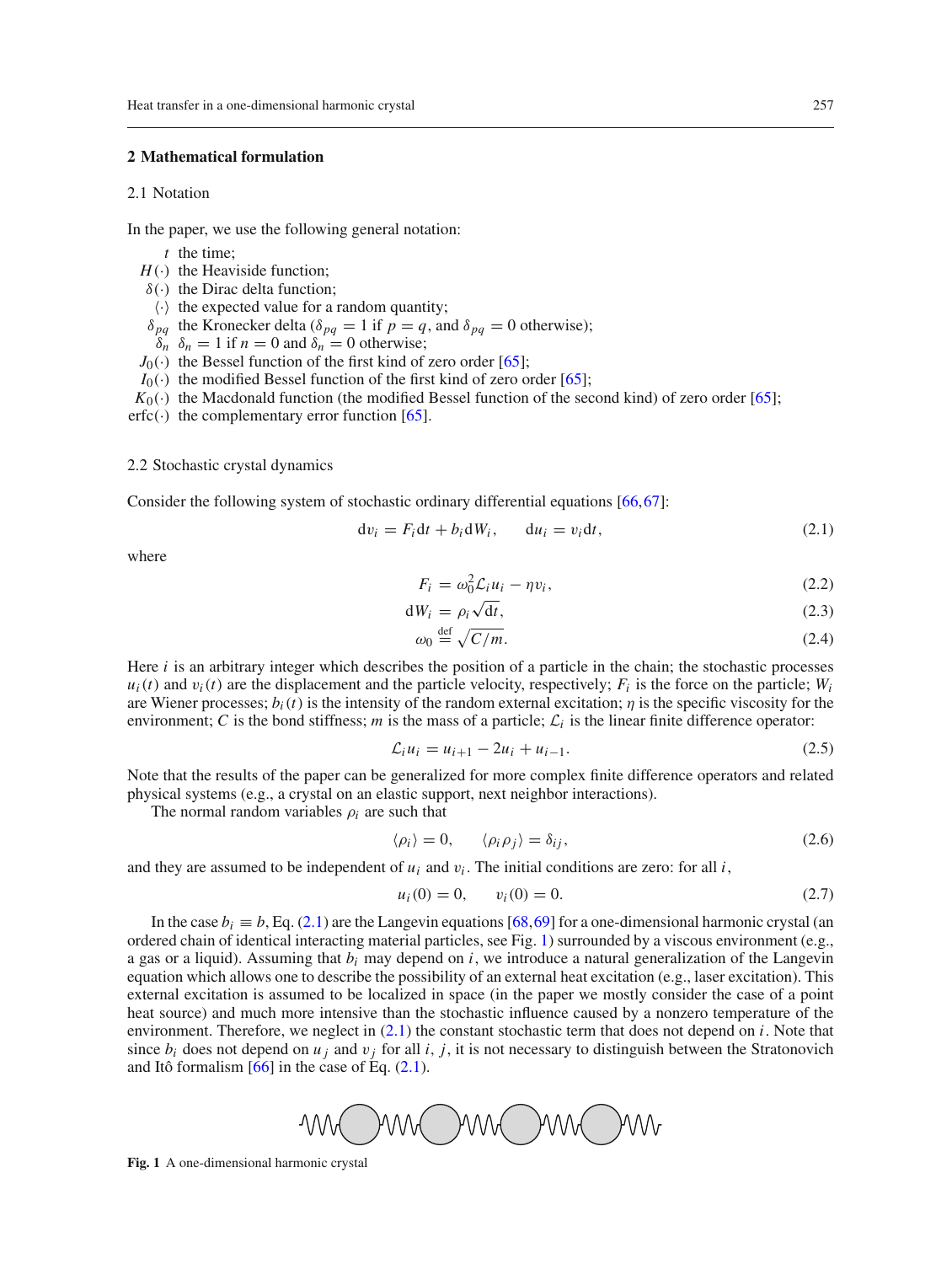# <span id="page-3-0"></span>2.3 The dynamics of covariances

According to [\(2.2\)](#page-2-5),  $F_i$  are linear functions of  $u_i$ ,  $v_i$ . Taking this fact into account together with [\(2.6\)](#page-2-6) and [\(2.7\)](#page-2-7), we see that for all *t*

<span id="page-3-1"></span>
$$
\langle u_i \rangle = 0, \qquad \langle v_i \rangle = 0. \tag{2.8}
$$

Following [\[70](#page-17-21)], consider the infinite sets of covariance variables

<span id="page-3-8"></span>
$$
\xi_{p,q} \stackrel{\text{def}}{=} \langle u_p u_q \rangle, \qquad \nu_{p,q} \stackrel{\text{def}}{=} \langle u_p v_q \rangle, \qquad \kappa_{p,q} \stackrel{\text{def}}{=} \langle v_p v_q \rangle,
$$
 (2.9)

and the quantities

<span id="page-3-2"></span>
$$
\beta_{p,q} \stackrel{\text{def}}{=} \delta_{pq} b_p b_q. \tag{2.10}
$$

In the last equation, we take into account the second equation of [\(2.6\)](#page-2-6). Thus, the variables  $\xi_{p,q}$ ,  $v_{p,q}$ ,  $\kappa_{p,q}$ and  $\beta_{p,q}$  are defined for any pair of crystal particles. For simplicity, in what follows we drop the subscripts  $\hat{p}$ and *q*, i.e.,  $\xi \stackrel{\text{def}}{=} \xi_{p,q}$ . By definition, we also put  $\xi^{\top} \stackrel{\text{def}}{=} \xi_{q,p}$ , etc. Now we differentiate the variables [\(2.9\)](#page-3-1) with respect to time taking into account the equations of motion [\(2.1\)](#page-2-3). This yields the following closed system of differential equations for the covariances (see "Appendix [A"](#page-15-1)):

$$
\partial_t \xi = v + v^\top,
$$
  
\n
$$
\partial_t v + \eta v = \omega_0^2 \mathcal{L}_q \xi + \kappa,
$$
  
\n
$$
\partial_t \kappa + 2\eta \kappa = \omega_0^2 \mathcal{L}_p v + \omega_0^2 \mathcal{L}_q v^\top + \beta,
$$
\n(2.11)

where ∂*<sup>t</sup>* is the operator of differentiation with respect to time; *L<sup>p</sup>* and *L<sup>q</sup>* are the linear difference operators defined by [\(2.5\)](#page-2-8) that act on  $\xi_{p,q}$ ,  $v_{p,q}$ ,  $\kappa_{p,q}$ ,  $\beta_{p,q}$  with respect to the first index subscript *p* and the second one *q*, respectively. Now we introduce the symmetric and antisymmetric difference operators

$$
2\mathcal{L}^{\mathcal{S}} \stackrel{\text{def}}{=} \mathcal{L}_p + \mathcal{L}_q, \qquad 2\mathcal{L}^{\mathcal{A}} \stackrel{\text{def}}{=} \mathcal{L}_p - \mathcal{L}_q,\tag{2.12}
$$

and the symmetric and antisymmetric parts of the variable ν:

$$
2\nu^{\mathcal{S}} \stackrel{\text{def}}{=} \nu + \nu^{\top}, \qquad 2\nu^{\mathcal{A}} \stackrel{\text{def}}{=} \nu - \nu^{\top}.
$$

Note that  $\xi$  and  $\kappa$  are symmetric variables. Now equations [\(2.11\)](#page-3-2) can be rewritten as follows:

<span id="page-3-3"></span>
$$
\partial_t \xi = 2\nu^S, \qquad (\partial_t + 2\eta)\kappa = 2\omega_0^2 \mathcal{L}^S \nu^S + 2\omega_0^2 \mathcal{L}^A \nu^A + \beta, \tag{2.14}
$$

$$
(\partial_t + \eta)\nu^A = -\omega_0^2 \mathcal{L}^A \xi, \qquad (\partial_t + \eta)\nu^S = \omega_0^2 \mathcal{L}^S \xi + \kappa. \tag{2.15}
$$

Applying the operator  $\partial_t + \eta$  to Eq. [\(2.14\)](#page-3-3) and substituting expressions [\(2.15\)](#page-3-3) yield a closed system of two equations of second order in time:

<span id="page-3-4"></span>
$$
\partial_t(\partial_t + \eta)\xi = 2(\omega_0^2 \mathcal{L}^S \xi + \kappa),\tag{2.16}
$$

$$
(\partial_t + \eta)(\partial_t + 2\eta)\kappa = 2\left((\omega_0^2 \mathcal{L}^S)^2 - (\omega_0^2 \mathcal{L}^A)^2\right)\xi + 2\omega_0^2 \mathcal{L}^S \kappa + (\partial_t + \eta)\beta. \tag{2.17}
$$

We can express  $\kappa$  in terms of  $\xi$  using Eq. [\(2.16\)](#page-3-4):

<span id="page-3-7"></span><span id="page-3-6"></span>
$$
\kappa = \frac{1}{2}(\partial_t^2 + \eta \partial_t - 2\omega_0^2 \mathcal{L}^S)\xi,
$$
\n(2.18)

and substitute the result into Eq. [\(2.17\)](#page-3-4). This yields

<span id="page-3-5"></span>
$$
\frac{1}{2}\Big(\big((\partial_t + \eta)(\partial_t + 2\eta) - 2\omega_0^2 \mathcal{L}^S\big)(\partial_t^2 + \eta \partial_t - 2\omega_0^2 \mathcal{L}^S) - 4\big((\omega_0^2 \mathcal{L}^S)^2 - (\omega_0^2 \mathcal{L}^A)^2\Big)\xi
$$
\n
$$
= (\partial_t + \eta)\beta.
$$
\n(2.19)

Simplifying the left-hand side of Eq.  $(2.19)$  results in an equation of fourth order in time for  $\xi$ :

$$
((\partial_t + \eta)^2 (\partial_t^2 + 2\eta \partial_t - 4\omega_0^2 \mathcal{L}^S) + 4(\omega_0^2 \mathcal{L}^A)^2) \xi = 2(\partial_t + \eta)\beta.
$$
 (2.20)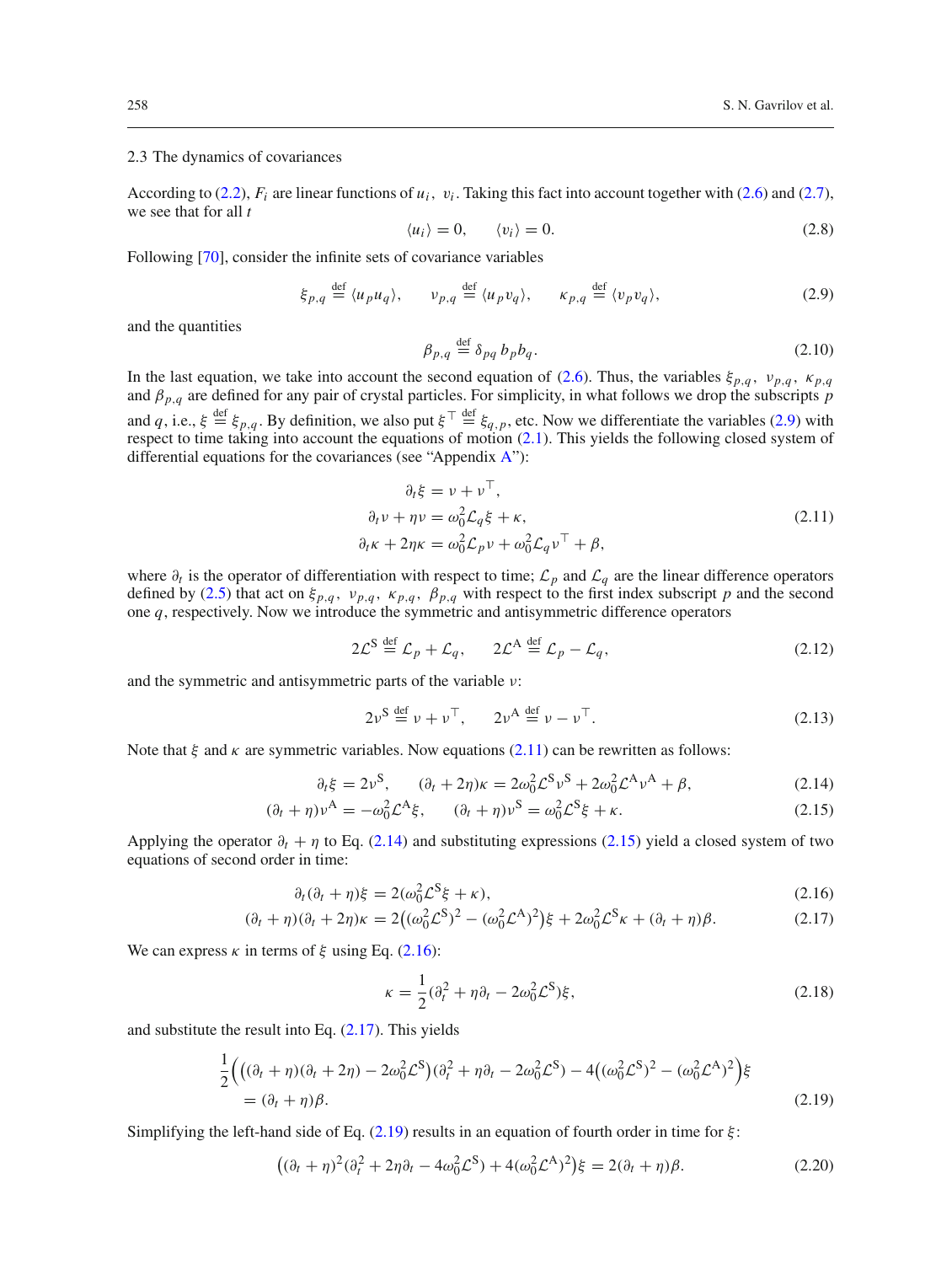Now we apply the operator  $\frac{1}{2}(\partial_t^2 + \eta \partial_t - 2\omega_0^2 \mathcal{L}^S)$  to Eq. [\(2.20\)](#page-3-6). Taking into account [\(2.18\)](#page-3-7), this yields a fourth-order equation for the covariances of the particle velocities  $\kappa$ :

<span id="page-4-5"></span>
$$
\left( (\partial_t + \eta)^2 (\partial_t^2 + 2\eta \partial_t - 4\omega_0^2 \mathcal{L}^S) + 4(\omega_0^2 \mathcal{L}^A)^2 \right) \kappa = (\partial_t + \eta)(\partial_t^2 + \eta \partial_t - 2\omega_0^2 \mathcal{L}^S) \beta. \tag{2.21}
$$

In what follows, we deal with Eq.  $(2.21)$ . According to Eqs.  $(2.7)$ ,  $(2.9)$ , we supplement Eq.  $(2.21)$  with zero initial conditions. We state these conditions in the following form, which is conventional for distributions (or generalized functions) [\[71](#page-17-22)]:

<span id="page-4-1"></span>
$$
\kappa\big|_{t<0}\equiv 0.\tag{2.22}
$$

To take into account nonzero classical initial conditions, one needs to add the corresponding singular terms (in the form of a linear combination of  $\delta(t)$  and its derivatives) to the right-hand sides of the corresponding equations [\[71\]](#page-17-22).

Let us note that Eq.  $(2.21)$  is a deterministic equation. What is also important is that  $(2.21)$  is a closed equation. Thus, the thermal processes do not depend on any property of the cumulative distribution functions for the displacements and the particle velocities other than the covariance variables used above.

#### <span id="page-4-0"></span>**3 Continualization of the finite difference operators**

In this section, we use some identities of the calculus of finite differences (see "Appendix [B"](#page-15-2)). Following [\[43](#page-17-8),[70\]](#page-17-21), we introduce the discrete spatial variable

$$
k \stackrel{\text{def}}{=} p + q \tag{3.1}
$$

and the discrete correlational variable

$$
n \stackrel{\text{def}}{=} q - p \tag{3.2}
$$

instead of discrete variables *p* and *q*. We can also formally introduce the continuous spatial variable

<span id="page-4-2"></span>
$$
x \stackrel{\text{def}}{=} \frac{ak}{2},\tag{3.3}
$$

where *a* is the lattice constant (the distance between neighboring particles). We have

$$
q = \frac{x}{a} + \frac{n}{2}, \qquad p = \frac{x}{a} - \frac{n}{2}.
$$
 (3.4)

To perform the continualization, we assume that the lattice constant is an infinitesimal quantity and introduce a dimensionless formal small parameter  $\epsilon$  in the following way:

<span id="page-4-4"></span>
$$
a = \epsilon \hat{a},\tag{3.5}
$$

where  $\hat{a} = O(1)$ . To preserve the speed of sound in the crystal  $c \stackrel{\text{def}}{=} a\omega_0$  as a quantity of order  $O(1)$ , we additionally assume that

$$
\omega_0 = \epsilon^{-1} \hat{\omega}_0,\tag{3.6}
$$

where  $\hat{\omega}_0 = O(1)$ . Thus,  $c = \hat{a}\hat{\omega}_0 = O(1)$ . The basic assumption that allows one to perform the continualization is that any quantity  $\zeta_{p,q}$  defined by [\(2.9\)](#page-3-1) or [\(2.10\)](#page-3-8), where p and q are defined by [\(3.4\)](#page-4-2), can be calculated as a value of a smooth function  $\zeta_n(x)$  of the continuous spatial slowly varying coordinate

$$
x = \epsilon \hat{a}k \tag{3.7}
$$

and the discrete correlational variable *n*:

<span id="page-4-3"></span>
$$
\hat{\zeta}_n(x) \stackrel{\text{def}}{=} \zeta_{k+\frac{n}{2},k-\frac{n}{2}} = \zeta_{p,q}.
$$
\n(3.8)

In accordance with  $(3.8)$ , one has

$$
\mathcal{L}_p \zeta_{p,q} = \hat{\zeta}_{n-1} \left( x + \frac{a}{2} \right) - 2 \hat{\zeta}_n(x) + \hat{\zeta}_{n+1} \left( x - \frac{a}{2} \right), \n\mathcal{L}_q \zeta_{p,q} = \hat{\zeta}_{n+1} \left( x + \frac{a}{2} \right) - 2 \hat{\zeta}_n(x) + \hat{\zeta}_{n-1} \left( x - \frac{a}{2} \right).
$$
\n(3.9)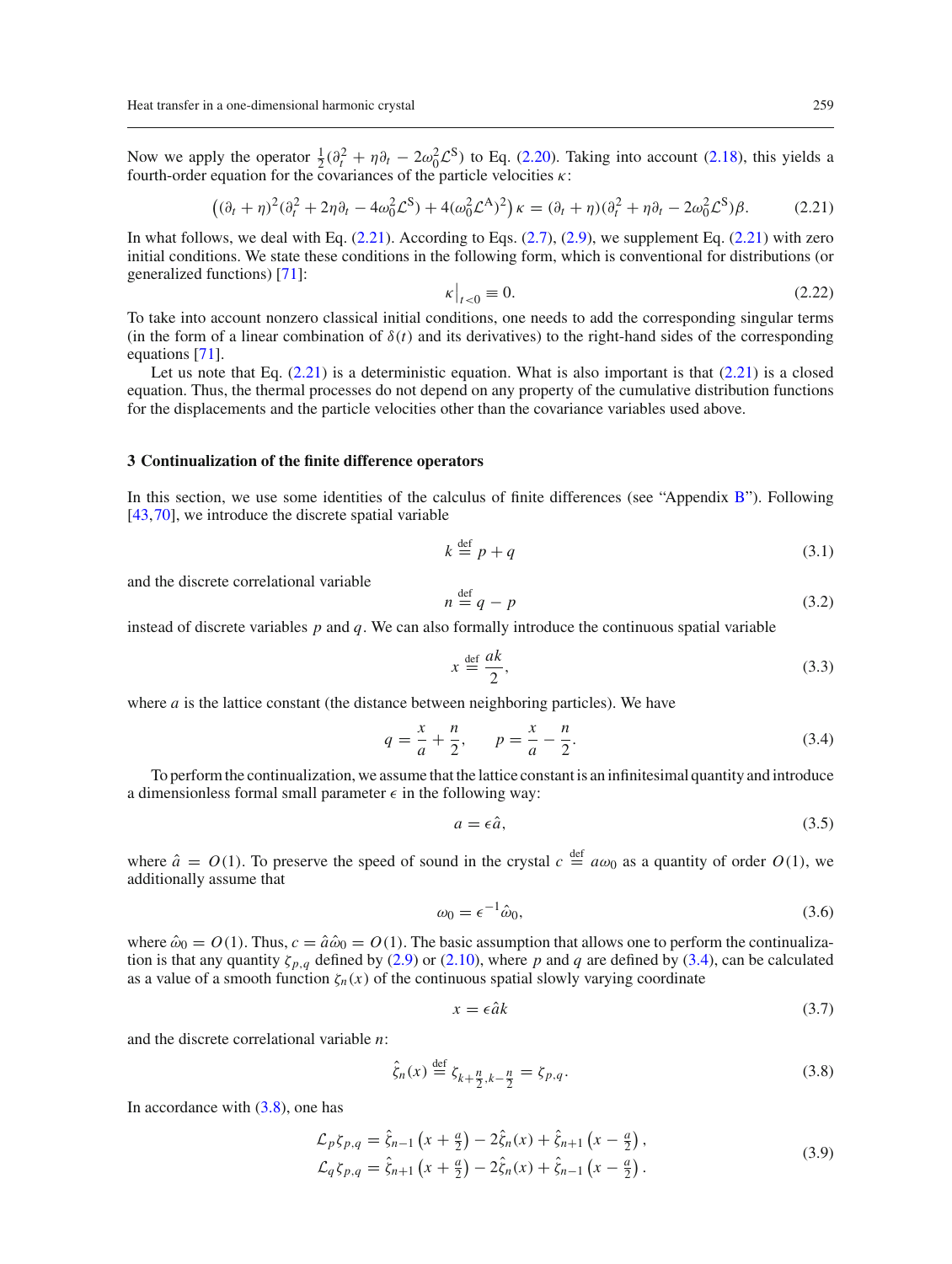Applying the Taylor theorem to these formulas yields

<span id="page-5-1"></span>
$$
\mathcal{L}_{p}\zeta_{p,q} = \mathcal{L}_{n}\hat{\zeta}_{n} + \frac{a}{2}\partial_{x}(\hat{\zeta}_{n-1} - \hat{\zeta}_{n+1}) \n+ \frac{a^{2}}{8}\partial_{x}(\hat{\zeta}_{n-1} + \hat{\zeta}_{n+1}) + o(\epsilon^{2}), \n\mathcal{L}_{q}\zeta_{p,q} = \mathcal{L}_{n}\hat{\zeta}_{n} + \frac{a}{2}\partial_{x}(\hat{\zeta}_{n+1} - \hat{\zeta}_{n-1}) \n+ \frac{a^{2}}{8}\partial_{x}(\hat{\zeta}_{n+1} + \hat{\zeta}_{n-1}) + o(\epsilon^{2}).
$$
\n(3.10)

An alternative way of continualization can be realized by letting the number of particles diverge, rather than invoking an increasingly small separation [\[72\]](#page-17-23). Despite the algorithmic difference, these approaches lead to the same result.

Now we perform the continualization of the operators  $\mathcal{L}^{S}$ ,  $\mathcal{L}^{A}$ . Using [\(3.10\)](#page-5-1), we obtain

<span id="page-5-2"></span>
$$
\mathcal{L}^{\mathcal{S}} = \mathcal{L}_n + O(\epsilon^2),\tag{3.11}
$$

$$
\mathcal{L}^{\mathcal{A}} = -\frac{a}{2} \mathcal{D}_n \partial_x + O(\epsilon^2), \tag{3.12}
$$

where

$$
\mathcal{D}_n f_n = f_{n+1} - f_{n-1}.\tag{3.13}
$$

Now we calculate  $({\mathcal{L}}^A)^2$  using [\(3.12\)](#page-5-2), [\(B.6\)](#page-15-3), [\(B.10\)](#page-15-4). This yields

<span id="page-5-5"></span>
$$
(\mathcal{L}^A)^2 = a^2 \mathcal{M} + o(\epsilon^2),\tag{3.14}
$$

$$
\mathcal{M} \stackrel{\text{def}}{=} -\frac{1}{4} \mathcal{L}_n (-1)^n \mathcal{L}_n (-1)^n \partial_x^2.
$$
 (3.15)

# <span id="page-5-0"></span>**4 Slow motions**

Taking into account assumption  $(3.6)$ , Eq.  $(2.21)$  can be rewritten in the following form:

<span id="page-5-3"></span>
$$
\begin{aligned} \left( (\partial_t + \eta)^2 \left( \epsilon^2 (\partial_t^2 + \eta \partial_t) - 4 \hat{\omega}_0^2 \mathcal{L}^S \right) + 4 \frac{\hat{\omega}_0^4}{\epsilon^2} (\mathcal{L}^A)^2 \right) &\kappa \\ &= (\partial_t + \eta) \left( \epsilon^2 (\partial_t^2 + \eta \partial_t) - 2 \hat{\omega}_0^2 \mathcal{L}^S \right) &\beta. \end{aligned} \tag{4.1}
$$

Equation [\(4.1\)](#page-5-3) is a differential equation whose highest derivative with respect to *t* is multiplied by a small parameter. Therefore, one can expect the existence of two types of solutions, namely solutions slowly varying in time and fast varying in time [\[73](#page-17-24)]. The presence of fast and slow motions is a standard property of statistical systems. Fast motions are oscillations of temperature caused by equilibration of kinetic and potential energies. Slow motions are related to macroscopic heat propagation.

Considering slow motions, we assume that

<span id="page-5-4"></span>
$$
\epsilon^2(\partial_t^2 + \eta \partial_t)\kappa \ll \hat{\omega}_0^2 \mathcal{L}^S \kappa, \qquad \epsilon^2(\partial_t^2 + \eta \partial_t)\beta \ll \hat{\omega}_0^2 \mathcal{L}^S \beta. \tag{4.2}
$$

Vanishing solutions that characterize fast motions, which do not satisfy [\(4.2\)](#page-5-4), are not considered in this paper. In [\[44\]](#page-17-0), the properties of fast motions are investigated in the case of the system under consideration without viscous environment ( $\eta = 0$ ) and external heating ( $\beta = 0$ ). In [\[42\]](#page-17-12), fast motions in a one-dimensional harmonic crystal on an elastic substrate are considered (again under the zero external action condition).

Now, taking into account  $(3.14)$ , we drop the higher-order terms and rewrite equation  $(4.1)$  in the form of an equation for slow motions:

<span id="page-5-7"></span><span id="page-5-6"></span>
$$
2((\partial_t + \eta)^2 \mathcal{L}^S - c^2 \mathcal{M})\kappa = (\partial_t + \eta) \mathcal{L}^S \beta.
$$
 (4.3)

Applying the operator  $(\mathcal{L}^S)^{-1}$  to Eq. [\(4.3\)](#page-5-6) results in

$$
\ddot{\kappa} + 2\eta \dot{\kappa} + (\eta^2 - c^2 (L^S)^{-1} \mathcal{M}) \kappa = \frac{1}{2} (\dot{\beta} + \eta \beta) + C,
$$
 (4.4)

where  $\mathcal{L}^{S}C \equiv 0$ . Here and in what follows we use more compact notation: the overdot means  $\partial_t$ , and the prime means  $\partial_x$ . Taking into account the initial conditions in the form of Eq. [\(2.22\)](#page-4-5), one can show that  $C = 0$ .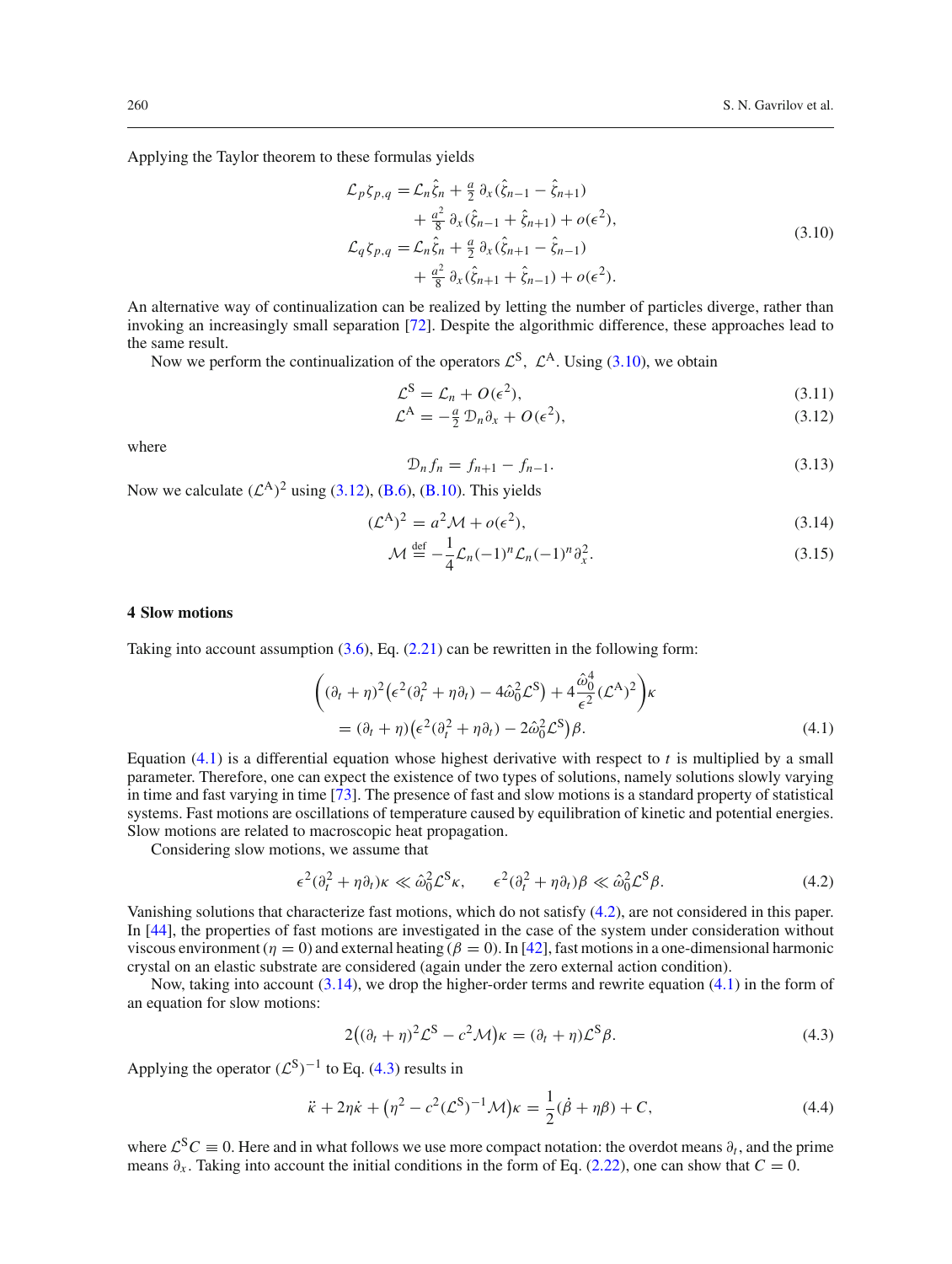Now we perform the continualization of the equations. According to Eqs.  $(3.11)$ ,  $(3.14)$ ,  $(3.15)$ , we have

$$
(\mathcal{L}^{S})^{-1}\mathcal{M} = -\frac{1}{4}(-1)^{n}\mathcal{L}_{n}(-1)^{n}\partial_{x}^{2} + o(\epsilon^{2}).
$$
\n(4.5)

<span id="page-6-3"></span>Now we multiply [\(4.4\)](#page-5-7) by  $(-1)^n m k_B^{-1}$  (here  $k_B$  is the Boltzmann constant) and rewrite Eq. (4.4) in the following form:

$$
\ddot{\theta}_n + 2\eta \dot{\theta}_n + \eta^2 \theta_n + \frac{c^2}{4} \mathcal{L}_n \theta''_n = (\dot{\chi} + \eta \chi) \delta_n, \tag{4.6}
$$

where, according to [\(3.8\)](#page-4-3), we introduce the following quantities depending on the continual spatial variable *x*:

<span id="page-6-2"></span>
$$
\theta_n(x,t) \stackrel{\text{def}}{=} (-1)^n m k_B^{-1} \hat{\kappa}_n(x,t),\tag{4.7}
$$

$$
\chi(x,t) \stackrel{\text{def}}{=} \frac{1}{2}mk_B^{-1}\hat{\beta}_0(x,t). \tag{4.8}
$$

We call  $\theta_n$  the non-local temperatures and identify  $\chi$  as the heat supply intensity [note that  $\beta_n \equiv 0$  for  $n \ge 1$  due to [\(2.10\)](#page-3-8)]. Also, we identify  $T \stackrel{\text{def}}{=} \theta_n|_{n=0}$  as the kinetic temperature, since in the framework of the kinetic theory<br>of gases expression [\(4.7\)](#page-6-2) for  $\theta_0$  coincides with the expression for the temperature of an id particles with one degree of freedom. Now we recall the explicit form  $(2.5)$  for  $\mathcal{L}_n$  and rewrite Eq. [\(4.6\)](#page-6-3) as the infinite system of partial differential equations

<span id="page-6-4"></span>
$$
\ddot{\theta}_n + 2\eta \dot{\theta}_n + \eta^2 \theta_n + \frac{c^2}{4} (\theta_{n-1} - 2\theta_n + \theta_{n+1})'' = \phi(x, t) \delta_n,
$$
\n(4.9)

$$
\phi = \dot{\chi} + \eta \chi, \tag{4.10}
$$

which describe the heat propagation in the crystal. The particular case of this equation for the case  $\eta = 0$ ,  $\chi \equiv 0$ was obtained previously in [\[74\]](#page-17-25).

Note that Eq. [\(4.9\)](#page-6-4) for slow motions involve only the product  $c = \omega_0 a$  and do not involve the quantities  $\omega_0$  and *a* separately, so they do not involve  $\epsilon$ . Provided that the initial conditions also do not involve  $\epsilon$ , the solution of the corresponding initial value problem and all its derivatives are quantities of order *O*(1). The rate of vanishing for fast motions depends on  $\epsilon$ : the smaller  $\epsilon$ , the higher the rate. Thus, for sufficiently small  $\epsilon$ , exact solutions of Eq. [\(2.21\)](#page-4-1) quickly transform into slow motions.

# <span id="page-6-0"></span>**5 Solution of the equations for slow motions**

In what follows, we investigate the initial value problem for the system of partial differential equations [\(4.9\)](#page-6-4) where the heat supply is given in the form of a point source

<span id="page-6-7"></span>
$$
\chi = \bar{\chi}(t)\delta(x),\tag{5.1}
$$

<span id="page-6-6"></span>
$$
\bar{\chi}(t)\big|_{t<0}\equiv 0,\tag{5.2}
$$

supplemented with zero initial conditions stated in the following form [see  $(2.22)$ ]:

$$
\left.\theta_n(x,t)\right|_{t<0}\equiv 0.\tag{5.3}
$$

<span id="page-6-1"></span>5.1 The case  $n = 0$ 

In this section, we consider a crystal without viscous environment and assume that  $\eta = 0$ . First, take  $\bar{\chi}(t) =$  $\bar{\chi}_1\delta(t)$ , where  $\bar{\chi}_1$  is a constant. This corresponds to the choice of heat supply in the form of a point pulse source. Thus, in accordance with Eq.  $(4.10)$ ,

<span id="page-6-5"></span>
$$
\phi(x,t) = \bar{\chi}_1 \delta(x) \dot{\delta}(t). \tag{5.4}
$$

Now we apply the discrete Fourier transform  $\mathcal{F}_n^y$  [\[75,](#page-17-26)[76](#page-17-27)] with respect to the variable *n* to Eq. [\(4.9\)](#page-6-4). This yields

$$
\ddot{\theta}_{\mathcal{F}_n^y} - \mathcal{C}^2 \theta_{\mathcal{F}_n^y}'' = \bar{\chi}_1 \delta(x) \dot{\delta}(t),\tag{5.5}
$$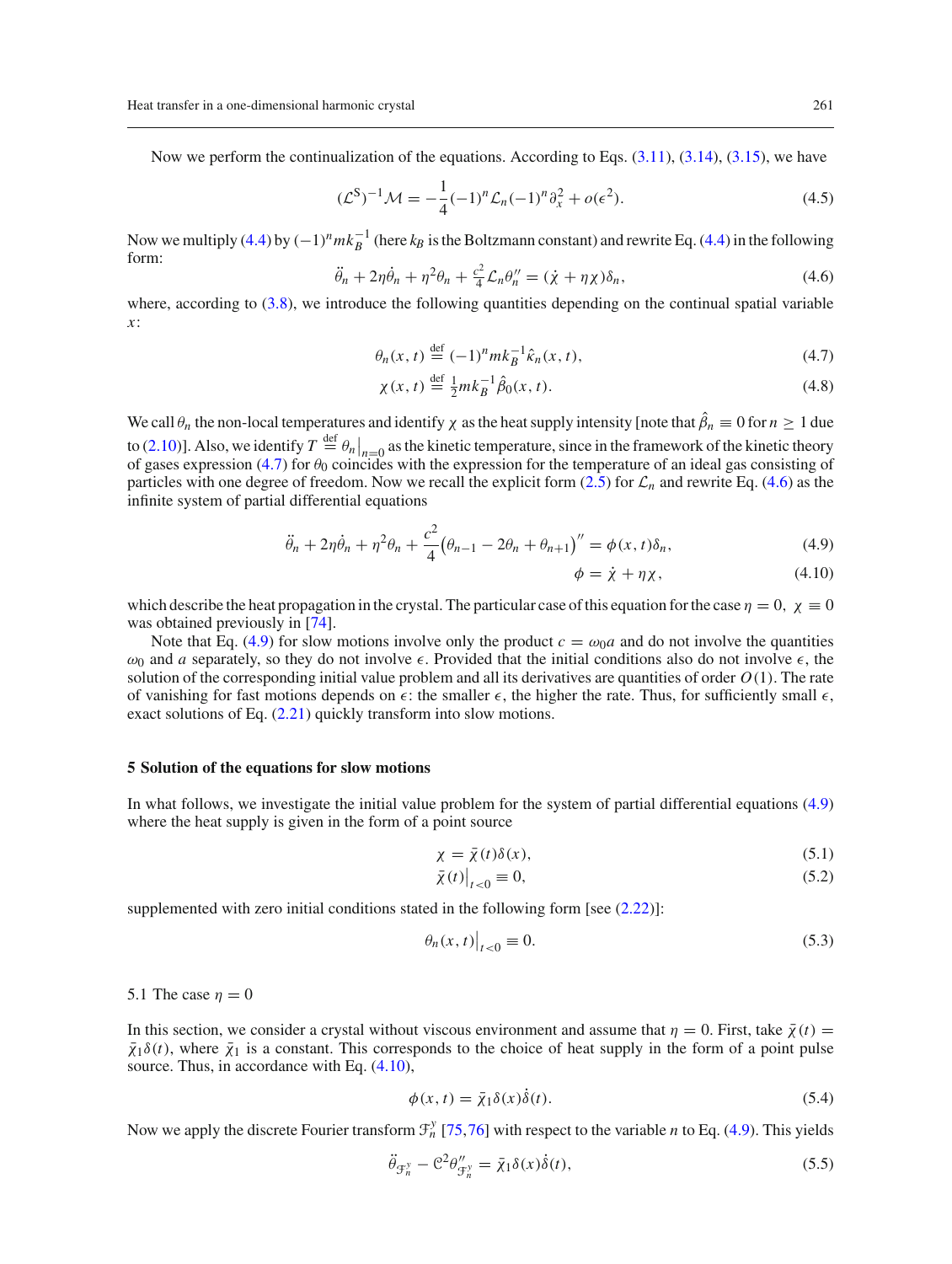where

<span id="page-7-5"></span>
$$
\theta_{\mathcal{F}_n^y}(y, x, t) = \sum_n \theta_n \exp(-iny),\tag{5.6}
$$

<span id="page-7-0"></span>
$$
\mathcal{C} = c \left| \sin \frac{y}{2} \right|,\tag{5.7}
$$

<span id="page-7-4"></span>and *y* is the Fourier transform parameter. Here we have used the shift property [\[75](#page-17-26)[,76](#page-17-27)] of the discrete Fourier transform:

$$
\theta_{\mathcal{F}_{n\pm 1}^y}(y,x,t) = \exp(\pm iy) \theta_{\mathcal{F}_n^y}(y,x,t).
$$
\n(5.8)

Equation [\(5.5\)](#page-6-5) is the inhomogeneous one-dimensional wave equation. Therefore, the solution can be written as the convolution of the right-hand side of [\(5.5\)](#page-6-5) with the corresponding fundamental solution [\[71](#page-17-22)]:

$$
\theta_{\mathcal{F}_n^y} = \bar{\chi}_1 \delta(x) \dot{\delta}(t) * \frac{1}{2\mathcal{C}} H(\mathcal{C}t - |x|) = \frac{\bar{\chi}_1}{2} \delta(\mathcal{C}t - |x|). \tag{5.9}
$$

The inverse of  $\theta_{\mathcal{F}_0^y}$  (the kinetic temperature  $T = \theta_0$ ) can be expressed in the following form [\[75](#page-17-26)[,76](#page-17-27)]:

$$
\theta_0 = \frac{1}{2\pi} \int_{-\pi}^{\pi} \theta_{\mathcal{F}_n^y} \exp(iny) \, dy \bigg|_{n=0} = \frac{\bar{\chi}_1}{4\pi} \int_{-\pi}^{\pi} \delta\bigg(ct \left| \sin \frac{y}{2} \right| - |x| \bigg) \, dy. \tag{5.10}
$$

To calculate the right-hand side of Eq. [\(5.10\)](#page-7-0), one needs to use the formula (see [\[77\]](#page-17-28))

$$
\int_{I} \delta(f(y)) \, dy = \sum_{i} \frac{1}{|f'(y_i)|},\tag{5.11}
$$

where  $y_i$  are the roots of  $f(y)$  lying inside the interval *I*. Taking

<span id="page-7-1"></span>
$$
f(y) = ct \left| \sin \frac{y}{2} \right| - |x|,
$$
\n(5.12)

one can find the corresponding roots

$$
y_{1,2} = \pm 2 \arcsin \frac{|x|}{ct}, \quad ct \ge |x|.
$$
 (5.13)

For  $ct < |x|$ , there are no roots. One has

$$
f'(y_{1,2}) = \frac{ct}{2} \cos \frac{y_{1,2}}{2} = \frac{1}{2} \sqrt{c^2 t^2 - x^2}.
$$
 (5.14)

Applying [\(5.11\)](#page-7-1), one gets

<span id="page-7-2"></span>
$$
T = \bar{\chi}_1 \mathfrak{F}_1(x, t) \stackrel{\text{def}}{=} \frac{\bar{\chi}_1 H(ct - |x|)}{\pi \sqrt{c^2 t^2 - x^2}}.
$$
\n
$$
(5.15)
$$

Formula [\(5.15\)](#page-7-2) demonstrates that heat propagates at a finite speed *c*.

Now take  $\bar{\chi}(t) = \bar{\chi}_0 H(t)$ , where  $\bar{\chi}_0$  is a constant. This corresponds to the choice of heat supply in the form of a suddenly applied point source of constant intensity. Thus,

<span id="page-7-3"></span>
$$
\phi(x,t) = \bar{\chi}_0 \delta(x) \delta(t),\tag{5.16}
$$

in accordance with Eq. [\(4.10\)](#page-6-4). In this case, an expression for the kinetic temperature can be obtained by integrating the right-hand side of Eq.  $(5.15)$  with respect to time:

$$
T = \bar{\chi}_0 \mathfrak{F}_0 \stackrel{\text{def}}{=} \frac{\bar{\chi}_0}{\pi} \int_{|x|/c}^t \frac{d\tau}{\sqrt{c^2 \tau^2 - x^2}} = \frac{\bar{\chi}_0 H(ct - |x|)}{\pi c} \ln \frac{ct + \sqrt{c^2 t^2 - x^2}}{|x|}. \tag{5.17}
$$

The formula obtained agrees with previous results [\[57\]](#page-17-9). Note that for fixed  $x \neq 0$ , we have  $\mathfrak{F}_0 \propto \ln t$  ( $\mathfrak{F}_0$  is proportional to ln *t*) as  $t \to \infty$ . The solution  $\mathfrak{F}_0$  is self-similar. (It depends only on  $x/ct$ .)

The function  $\mathfrak{F}_0$  is the fundamental solution for the operator in the left-hand side of Eq. [\(4.9\)](#page-6-4) (for  $n = 0$ and  $\eta = 0$ ). The function  $\mathfrak{F}_1 = \mathfrak{F}_0$  plays the role of the fundamental solution for the problem of the heat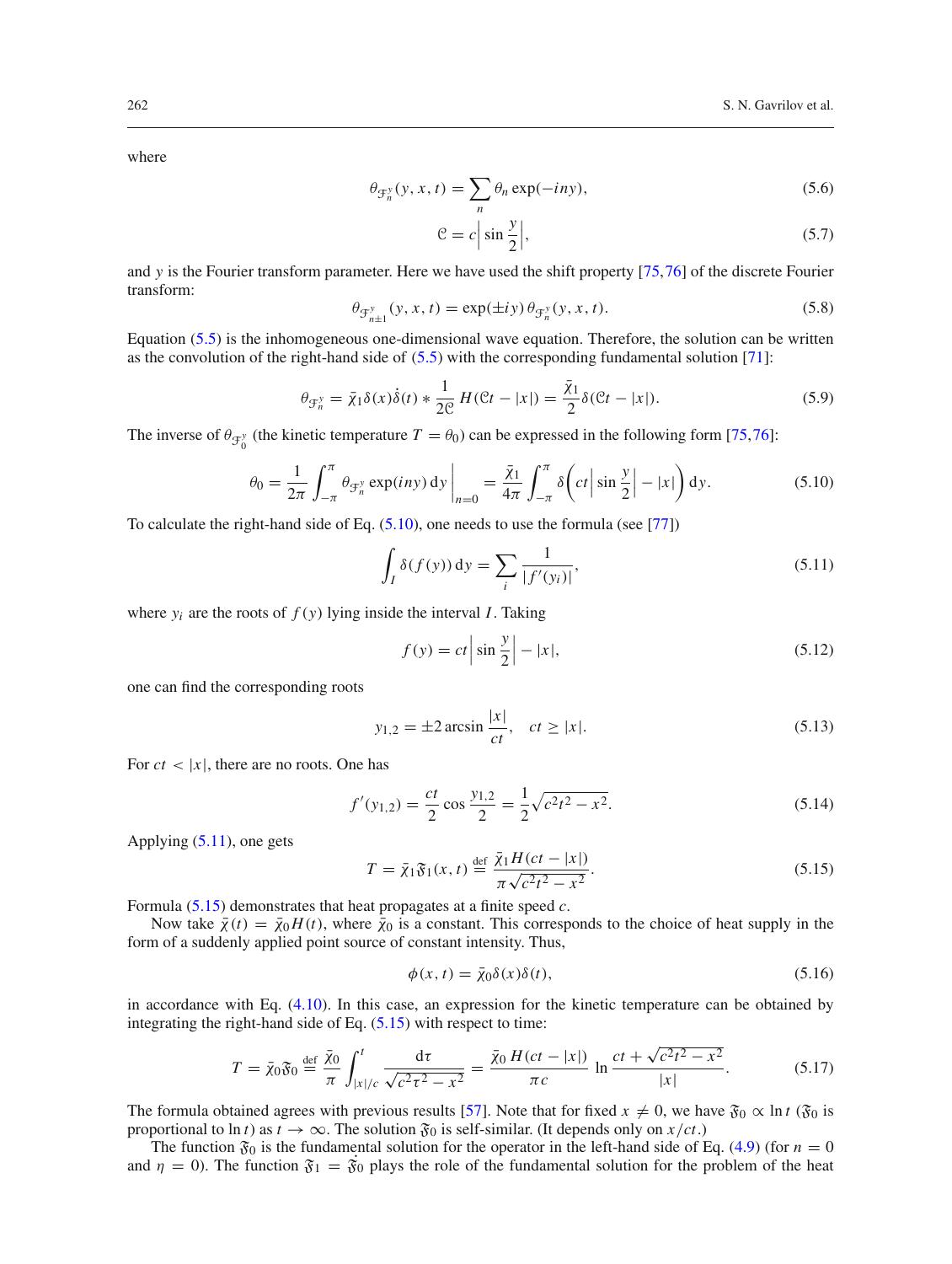propagation in a crystal without environment caused by a source of heat supply  $\chi(x, t)$ . The expressions for  $\mathfrak{F}_1$  were earlier obtained in [\[43](#page-17-8),[70](#page-17-21)[,74](#page-17-25)] with a slightly different approach. Thus, in the case of an arbitrary function  $\chi(x, t)$ , the solution  $\theta_0$  of Eq. [\(4.10\)](#page-6-4) that satisfies the zero initial condition in the form of Eq. [\(5.3\)](#page-6-6) can be written as the convolution

<span id="page-8-1"></span>
$$
\theta_0 = \chi * \mathfrak{F}_1 = \iint_{-\infty}^{\infty} \chi(\xi, \tau) \mathfrak{F}_1(x - \xi, t - \tau) d\xi d\tau
$$
  
=  $\dot{\chi} * \mathfrak{F}_0 = \iint_{-\infty}^{\infty} \dot{\chi}(\xi, \tau) \mathfrak{F}_0(x - \xi, t - \tau) d\xi d\tau.$  (5.18)

Here ∗ stands for the convolution of functions of two variables *x* and *t*. Using formulas [\(5.18\)](#page-8-1) in practical applications, one should remember that the time derivative  $\dot{\chi}$  must be calculated in the sense of distributions (or generalized functions) [\[71](#page-17-22)]. Also note that the integration interval in  $(5.18)$  is in fact finite due to  $(5.2)$ ,  $(5.17).$  $(5.17).$ 

#### <span id="page-8-0"></span>5.2 The case  $\eta > 0$

In this section, we consider a crystal in a viscous environment and assume that  $\eta > 0$ . First, take  $\bar{\chi}(t) = \bar{\chi}_1 \delta(t)$ . This corresponds to the choice of heat supply in the form of a point pulse source. Thus,

<span id="page-8-4"></span><span id="page-8-2"></span>
$$
\phi(x,t) = \phi_0 \stackrel{\text{def}}{=} \bar{\chi}_1 \delta(x) (\dot{\delta}(t) + \eta \delta(t)),\tag{5.19}
$$

in accordance with Eq. [\(4.10\)](#page-6-4). Applying the discrete Fourier transform  $\mathcal{F}_n^y$  with respect to the variable *n* to Eq.  $(4.9)$  and using the shift property  $(5.8)$  yield the following equation:

$$
\ddot{\theta}_{\mathcal{F}_n^y} + 2\eta \dot{\theta}_{\mathcal{F}_n^y} - \mathcal{C}^2 \theta_{\mathcal{F}_n^y} + \eta^2 \theta_{\mathcal{F}_n^y} = \bar{\chi}_1 \delta(x) (\dot{\delta}(t) + \eta \delta(t)), \tag{5.20}
$$

where the symbols  $\theta_{\mathcal{F}_n^y}(y, x, t)$  and C are defined by Eqs. [\(5.6\)](#page-7-5) and [\(5.7\)](#page-7-5), respectively. The homogeneous equation that corresponds to Eq.  $(5.20)$  is a particular case of the telegraph equation

<span id="page-8-3"></span>
$$
\ddot{W} + 2\eta \dot{W} - \mathcal{C}^2 W'' + \mathcal{B}W = 0.
$$
\n(5.21)

The fundamental solution for the operator in the left-hand side of Eq. [\(5.21\)](#page-8-3) is (see [\[78](#page-17-29)])

$$
\Phi = \frac{e^{-\eta t} H(\mathcal{C}t - |x|) J_0(\sqrt{|\alpha|(t^2 - x^2/\mathcal{C}^2)})}{2\mathcal{C}}, \quad \alpha < 0,
$$
  

$$
\Phi = \frac{e^{-\eta t} H(\mathcal{C}t - |x|) I_0(\sqrt{|\alpha|(t^2 - x^2/\mathcal{C}^2)})}{2\mathcal{C}}, \quad \alpha > 0,
$$
(5.22)

where  $\alpha \equiv \eta^2 - \mathcal{B}$ . The values of the coefficients in Eq. [\(5.20\)](#page-8-2) correspond to the special limiting case of Eq. [\(5.21\)](#page-8-3) where  $\alpha = 0$ , and the fundamental solution is given by the simple formula

<span id="page-8-5"></span>
$$
\Phi = \frac{1}{2\mathcal{C}} \exp(-\eta t) H(\mathcal{C}t - |x|). \tag{5.23}
$$

Calculating the convolution of the right-hand side of  $(5.19)$  with the fundamental solution  $(5.23)$  yields

$$
\theta_{\mathcal{F}_n^{\gamma}} = \bar{\chi}_1(\dot{\phi} + \eta \Phi) = \frac{\bar{\chi}_1}{2} \exp(-\eta t) \delta(\mathcal{C}t - |x|); \tag{5.24}
$$

therefore,

<span id="page-8-6"></span>
$$
T = \theta_0 = \bar{\chi}_1 \mathfrak{F}_1^{\eta}(x, t) \stackrel{\text{def}}{=} \frac{\bar{\chi}_1 \exp(-\eta t)}{4\pi} \int_{-\pi}^{\pi} \delta\left(ct \left| \sin \frac{y}{2} \right| - |x| \right) dy
$$

$$
= \frac{\bar{\chi}_1 H(ct - |x|) \exp(-\eta t)}{\pi \sqrt{c^2 t^2 - x^2}}.
$$
(5.25)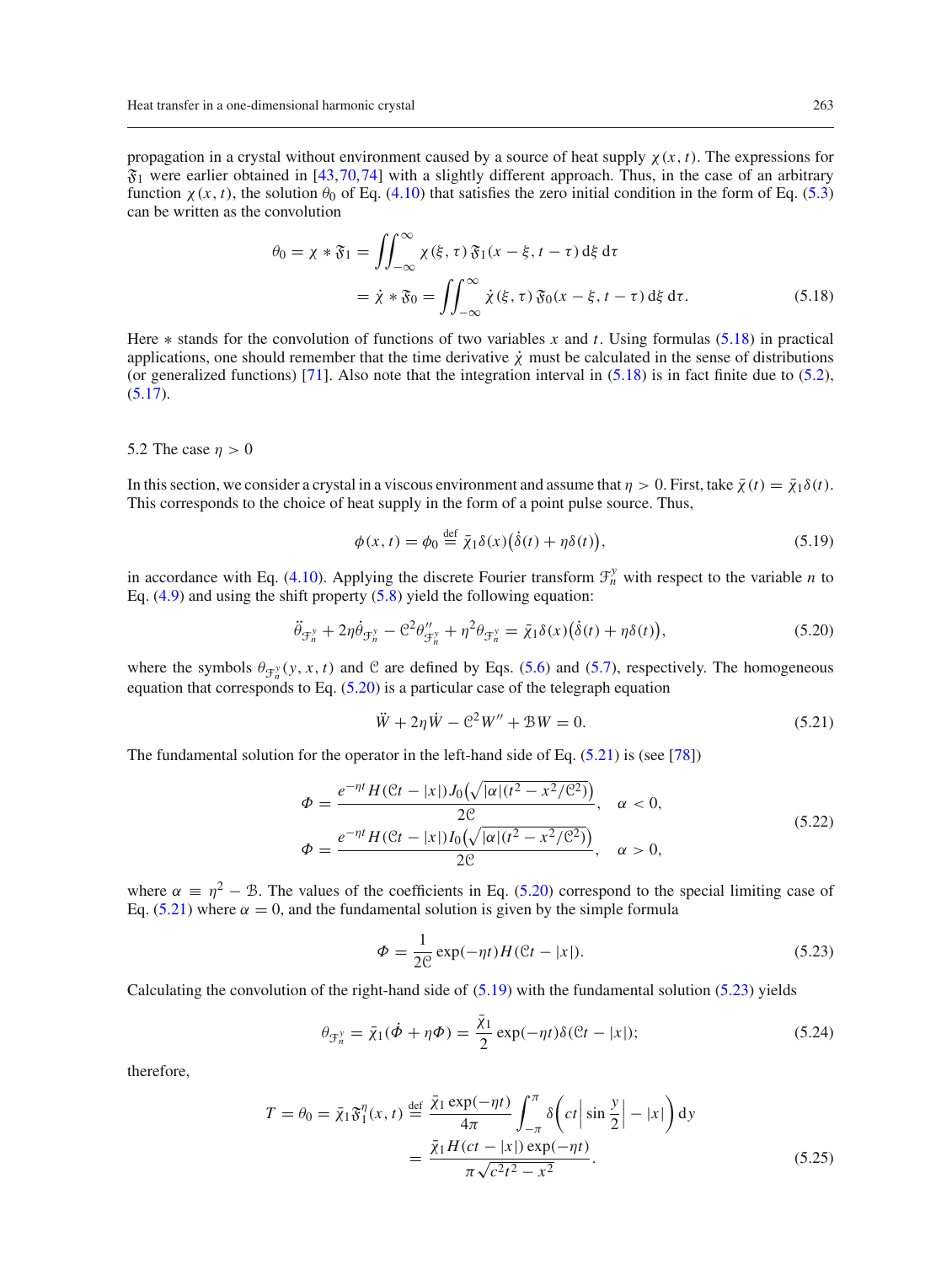The function  $\mathfrak{F}_1^{\eta}$  plays the role of the fundamental solution for the problem of the heat propagation in a crystal surrounded by a viscous environment caused by a source of heat supply  $\chi(x, t)$ .

Now take  $\bar{\chi}(t) = \bar{\chi}_0 H(t)$ . This corresponds to the choice of heat supply in the form of a suddenly applied point source of constant intensity. Thus,

<span id="page-9-2"></span>
$$
\phi(x,t) = \phi_1 \stackrel{\text{def}}{=} \bar{\chi}_0 \delta(x) \big( \delta(t) + \eta H(t) \big),\tag{5.26}
$$

in accordance with Eq. [\(4.10\)](#page-6-4). Since  $\dot{\phi}_1 = \phi_0$ , the non-stationary solution can be obtained by integrating the right-hand side of Eq.  $(5.25)$  with respect to time:

$$
T(x,t) = \frac{\bar{\chi}_0 H(ct - |x|)}{\pi} \int_{|x|/c}^{t} \frac{\exp(-\eta \tau)}{\sqrt{c^2 \tau^2 - x^2}} d\tau.
$$
 (5.27)

In contrast to the case  $\eta = 0$ , for  $\eta > 0$  there exists a stationary solution which according to [\[79,](#page-17-30)[80](#page-17-31)] can be expressed in a closed form:

<span id="page-9-1"></span>
$$
T(x,\infty) = \frac{\bar{x}_0}{\pi} \int_{|x|/c}^{\infty} \frac{\exp(-\eta \tau)}{\sqrt{c^2 \tau^2 - x^2}} d\tau = \frac{\bar{x}_0}{\pi c} K_0 \left(\frac{\eta |x|}{c}\right). \tag{5.28}
$$

Thus, the stationary spatial profile of the kinetic temperature caused by a point source of heat supply of constant intensity is described by the Macdonald function (the modified Bessel function of the second kind) of zero order.

It may be noted that, using the discrete Fourier transform, the steady-state solution [\(5.28\)](#page-9-1) can be obtained as the solution  $\theta_0(x)$  of the problem for the static equations

$$
\eta^2 \theta_n + \frac{c^2}{4} (\theta_{n-1} - 2\theta_n + \theta_{n+1})'' = \eta \bar{\chi}_0 \delta(x) \delta_n \tag{5.29}
$$

that correspond to [\(4.9\)](#page-6-4) with the boundary conditions at  $x \to \infty$ 

$$
\theta_n(x) \to 0. \tag{5.30}
$$

<span id="page-9-4"></span>In the case of an arbitrary function  $\chi(x, t)$ , the solution  $\theta_0$  of Eq. [\(4.10\)](#page-6-4) that satisfies the zero initial condition in the form of Eq. [\(5.3\)](#page-6-6) can be written as the convolution of  $\chi$  with the fundamental solution  $\mathfrak{F}_1^{\eta}$ [\(5.25\)](#page-8-6):

$$
\theta_0 = \chi * \mathfrak{F}_1^{\eta} = \iint_{-\infty}^{\infty} \chi(\xi, \tau) \mathfrak{F}_1^{\eta} (x - \xi, t - \tau) d\xi d\tau.
$$
 (5.31)

Thus, we have obtained the analytical solution of the problem.

### <span id="page-9-0"></span>**6 Numerics**

In this section, we present the results of the numerical solution of the system of stochastic differential equations  $(2.1)$ – $(2.3)$  with initial conditions  $(2.7)$ . It is useful to rewrite Eqs.  $(2.1)$ – $(2.3)$  in the dimensionless form

$$
d\tilde{v}_i = (\mathcal{L}_i \tilde{u}_i - \eta \tilde{v}_i) d\tilde{t} + \tilde{b}_i \rho_i \sqrt{d\tilde{t}},
$$
  
\n
$$
d\tilde{u}_i = \tilde{v}_i d\tilde{t},
$$
\n(6.1)

<span id="page-9-3"></span>where

$$
\tilde{u} \stackrel{\text{def}}{=} \frac{u}{a}, \quad \tilde{v} \stackrel{\text{def}}{=} \frac{v}{c}, \quad \tilde{t} \stackrel{\text{def}}{=} \omega_0 t, \quad \tilde{b} \stackrel{\text{def}}{=} \frac{b}{c\sqrt{\omega_0}}, \quad \tilde{\eta} \stackrel{\text{def}}{=} \frac{\eta}{\omega_0}.
$$
\n(6.2)

We consider the chain of  $2N + 1$  particles and the periodic boundary conditions

$$
u_{-N} = u_{N-1}, \t u_{-N+1} = u_N,
$$
  
\n
$$
v_{-N} = v_{N-1}, \t v_{-N+1} = v_N.
$$
\n(6.3)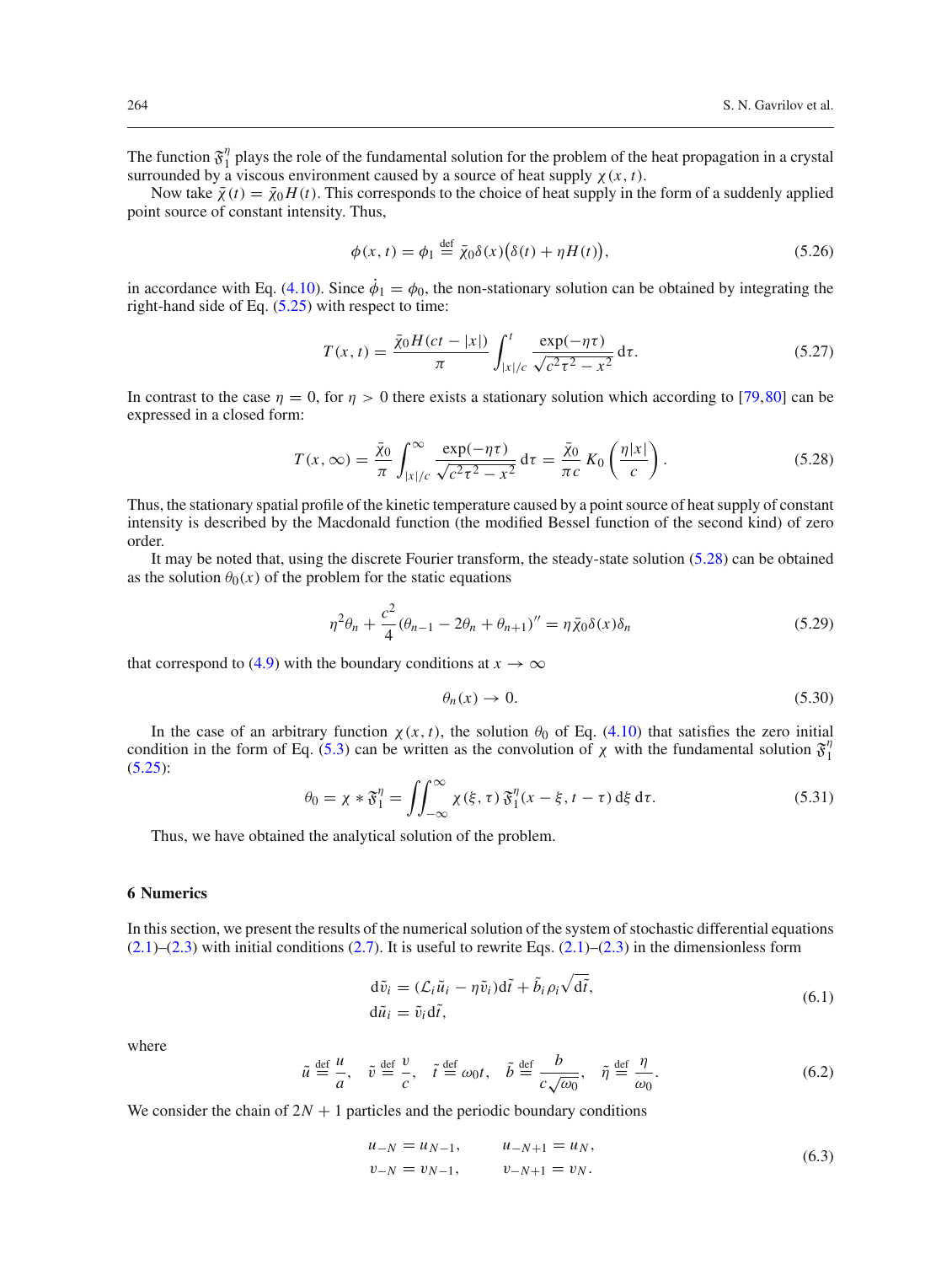To obtain a numerical solution in the case of the point source of the heat supply located at  $i = 0$ , we assume that  $b_i \rho_i = \delta_{i0} b \rho_i$  and use the scheme

$$
\Delta \tilde{v}_i^j = (\mathcal{L}_i \tilde{u}_i^j - \eta \tilde{v}_i^j) \Delta \tilde{t} + \tilde{b} \delta_{i0} \rho^j \sqrt{\Delta \tilde{t}},
$$
  
\n
$$
\Delta \tilde{u}_i^j = \tilde{v}_i^{j+1} \Delta \tilde{t},
$$
  
\n
$$
\tilde{v}_i^{j+1} = \tilde{v}_i^j + \Delta \tilde{v}_i^j,
$$
  
\n
$$
\tilde{u}_i^{j+1} = \tilde{u}_i^j + \Delta \tilde{u}_i^j,
$$
\n(6.4)

where  $i = \overline{-N, N}$ . Here the symbols with superscript *j* denote the corresponding quantities at  $\tilde{t} = \tilde{t}^j \stackrel{\text{def}}{=} j \Delta \tilde{t}$ :  $\tilde{u}_i^j = \tilde{u}_i(\tilde{t}^j)$ ,  $\tilde{v}_i^j = \tilde{v}_i(\tilde{t}^j)$ ;  $\rho^j$  are normal random numbers that satisfy [\(2.6\)](#page-2-6) generated for all  $\tilde{t}^j$ . Without loss of generality, we can take  $\tilde{b} = 1$ .

<span id="page-10-3"></span>We perform a series of  $r = 1...R$  realizations of these calculations (with various independent  $\rho_{(r)}^j$ ) and get the corresponding particle velocities  $v_{i(r)}^j$ . In accordance with [\(4.7\)](#page-6-2), in order to obtain the dimensionless kinetic temperature

<span id="page-10-1"></span>
$$
\tilde{T} = \frac{Tk_B}{mc^2},\tag{6.5}
$$

we should average the doubled dimensionless kinetic energies:

$$
\tilde{T}_i^j = \frac{1}{R} \sum_{r=1}^R (v_{i(r)}^j)^2.
$$
\n(6.6)

Numerical results [\(6.6\)](#page-10-1) for the kinetic temperature can be compared with the analytical unsteady solutions [\(5.27\)](#page-9-2), [\(5.17\)](#page-7-3) and steady-state solution [\(5.28\)](#page-9-1) expressed in the dimensionless form:

<span id="page-10-2"></span>
$$
\tilde{T}(\tilde{x},\tilde{t}) = \frac{\tilde{b}^2 H(\tilde{t} - \tilde{x})}{2\pi} \int_{\tilde{x}}^{\tilde{t}} \frac{\exp(-\tilde{\eta}\tau)}{\sqrt{\tau^2 - \tilde{x}^2}} d\tau,\tag{6.7}
$$

$$
\tilde{T}(\tilde{x},\tilde{t})\big|_{\eta=0} = \frac{\tilde{b}^2 H(\tilde{t}-\tilde{x})}{2\pi} \ln \frac{\tilde{t} + \sqrt{\tilde{t}^2 - \tilde{x}^2}}{|\tilde{x}|},\tag{6.8}
$$

$$
\tilde{T}(\tilde{x}, \infty) = \frac{\tilde{b}^2}{2\pi} K_0(\tilde{\eta}|\tilde{x}|),
$$
\n(6.9)

<span id="page-10-4"></span>where

$$
\tilde{x} \stackrel{\text{def}}{=} \frac{x}{a} = i. \tag{6.10}
$$

Note that the factor  $1/2$  in right-hand sides of Eqs.  $(6.7)$ – $(6.9)$  appears according to Eq.  $(4.8)$ .

A comparison between the analytical and numerical solutions is presented in Figs. [2,](#page-11-0) [3](#page-12-0) and [4.](#page-13-0) Figure [2](#page-11-0) corresponds to a crystal without viscous environment. Figure [3](#page-12-0) corresponds to a crystal in a viscous environment in the case where  $\tilde{t} = 70$  is small enough for the solution to be regarded as an unsteady one. Figure [4](#page-13-0) corresponds to a crystal in a viscous environment in the case where  $\tilde{t} = 500$  is large enough for the solution to be regarded as a steady-state one. All figures are presented for two numbers of realizations: (a)  $R = 100$  and (b)  $R = 10,000$ . One can see that in all cases, for sufficiently large  $R = 10,000$  the analytical and numerical solutions are in a very good agreement.

### <span id="page-10-0"></span>**7 Comparison with the Fourier thermal conductivity**

Let us compare our results with the classical results obtained in the framework of the heat equation based on Fourier's law. Consider the case of the non-stationary temperature distribution caused by a suddenly applied point source of heat supply. For a crystal in an environment, the solution is given by formula [\(5.27\)](#page-9-2). For large times, there exists a steady-state solution [see [\(5.28\)](#page-9-1)], in contrast to the case  $\eta = 0$  of a crystal without environment, where the solution [\(5.17\)](#page-7-3) of the same problem grows logarithmically. The dimensionless forms of solutions [\(5.27\)](#page-9-2), [\(5.28\)](#page-9-1), [\(5.17\)](#page-7-3) are [\(6.7\)](#page-10-2), [\(6.9\)](#page-10-2), [\(6.8\)](#page-10-2), respectively.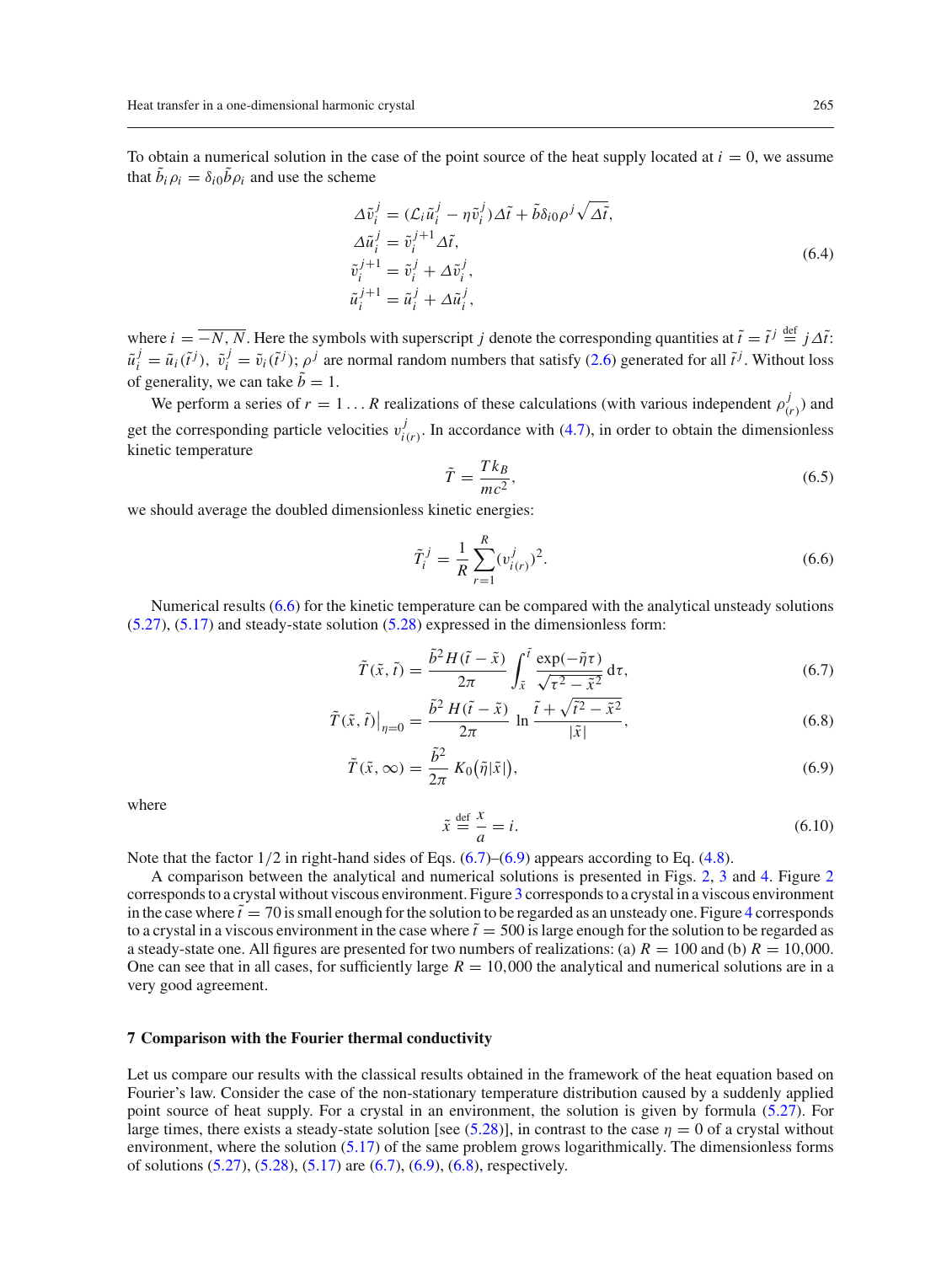

<span id="page-11-0"></span>**Fig. 2** Comparing the analytical solution [\(6.8\)](#page-10-2) for a crystal without viscous environment (the brown solid line) and the numerical solution (the red crosses) in the case  $N = 1000$ ,  $\tilde{t} = 70$ . **a**  $R = 100$ , **b**  $R = 10,000$ 

Introducing the dimensionless quantities  $\tilde{t}$ ,  $T$ ,  $\tilde{x}$  according to [\(6.2\)](#page-9-3), [\(6.5\)](#page-10-3), and [\(6.10\)](#page-10-4), respectively, the classical heat equation in the case under consideration can be formulated in the following form

<span id="page-11-1"></span>
$$
\frac{\partial \tilde{T}}{\partial \tilde{t}} - \varkappa \frac{\partial^2 \tilde{T}}{\partial^2 \tilde{x}} = \lambda H(\tilde{t}) \delta(\tilde{x}),\tag{7.1}
$$

where  $x$ ,  $\lambda$  are positive dimensionless constants. The solution of [\(7.1\)](#page-11-1) that equals zero for  $\tilde{t} < 0$  is (see [\[71](#page-17-22)])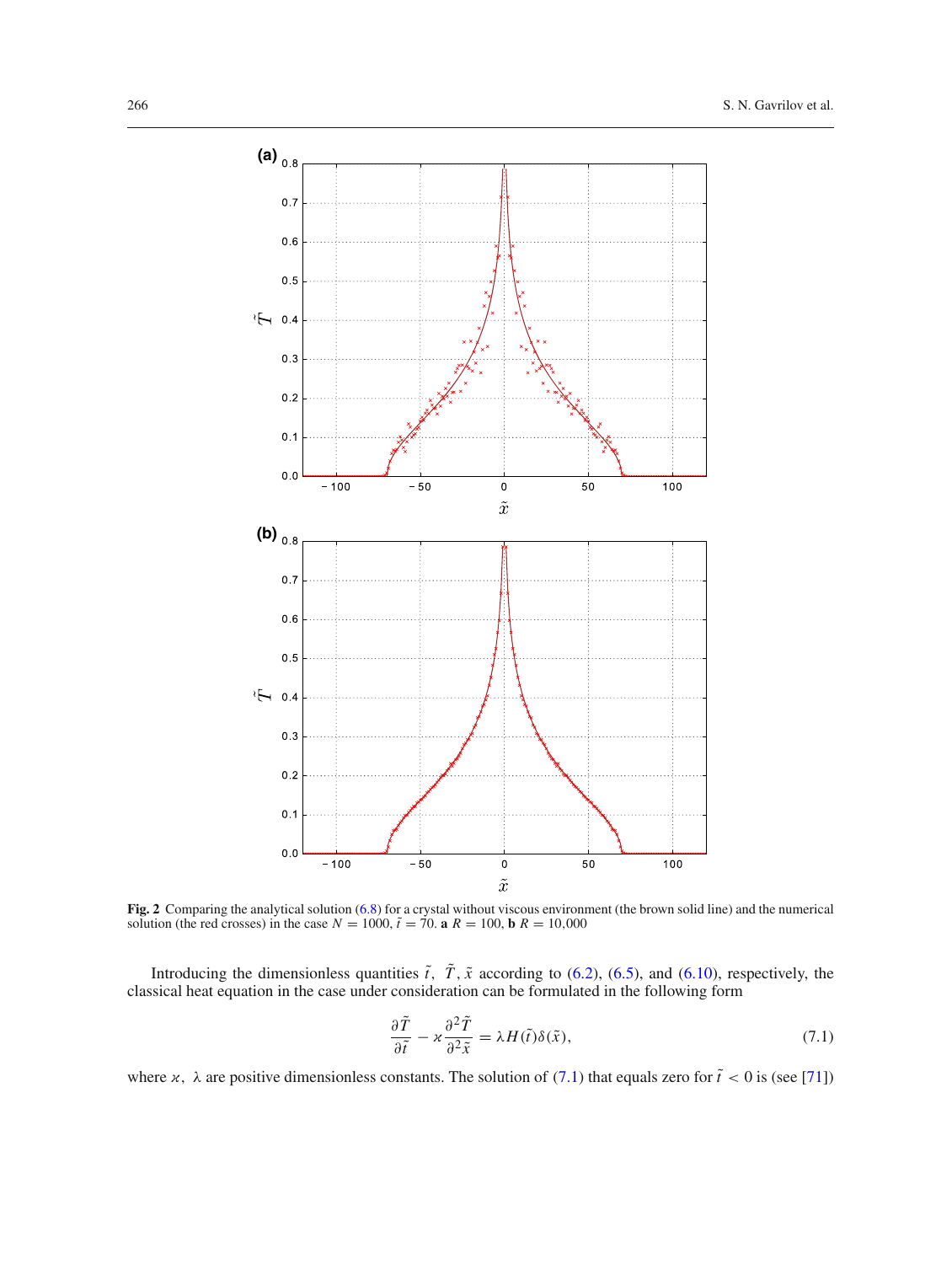

<span id="page-12-0"></span>**Fig. 3** Comparing the unsteady analytical solution [\(6.7\)](#page-10-2) for a crystal in a viscous environment (the green dashed line), the corresponding steady-state analytical solution [\(6.9\)](#page-10-2) in the form of the Macdonald function (the blue solid line) and the numerical solution (the red crosses) in the case  $\tilde{\eta} = 0.01$ ,  $N = 1000$ ,  $\tilde{t} = 70$ . **a**  $R = 100$ , **b**  $R = 10,000$ 

<span id="page-12-1"></span>
$$
\tilde{T} = \frac{\lambda H(\tilde{t})}{2\sqrt{\varkappa \pi}} \int_0^{\tilde{t}} \frac{\exp\left(-\frac{|\tilde{x}|^2}{4\kappa \tau}\right)}{\sqrt{\tau}} d\tau \n= \lambda H(\tilde{t}) \left( \sqrt{\frac{\tilde{t}}{\pi \varkappa}} \exp\left(-\frac{\tilde{x}^2}{4\kappa \tilde{t}}\right) - \frac{|\tilde{x}|}{2\kappa} \operatorname{erfc} \frac{|\tilde{x}|}{2\sqrt{\varkappa \tilde{t}}} \right).
$$
\n(7.2)

For  $\tilde{t} \to \infty$  the right-hand side of [\(7.2\)](#page-12-1) grows proportionally to  $\sqrt{\tilde{t}}$  being bounded at  $\tilde{x} = 0$ .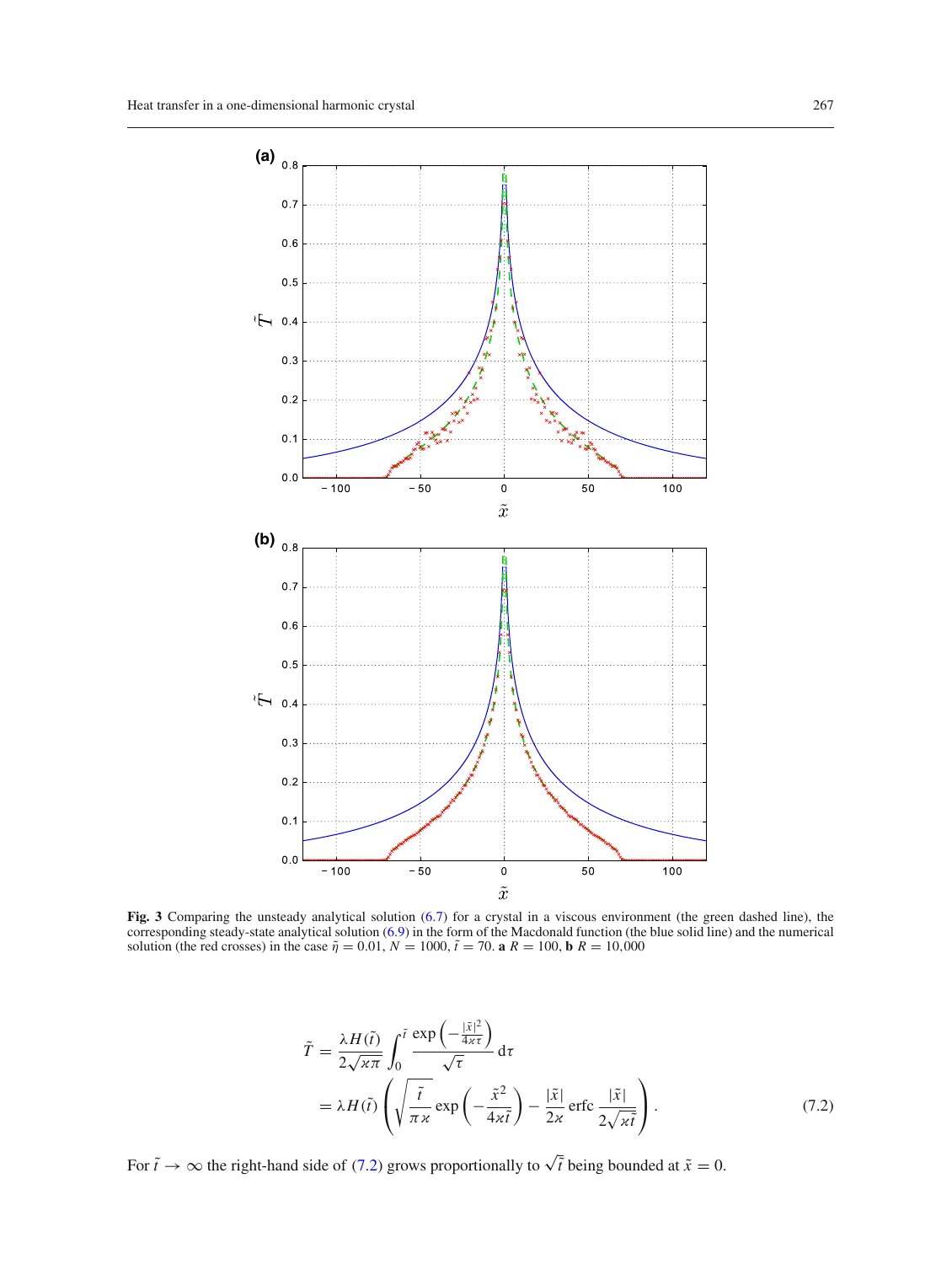

<span id="page-13-0"></span>**Fig. 4** Comparing the steady-state analytical solution [\(6.9\)](#page-10-2) in the form of the Macdonald function (the blue solid line) and the numerical solution (the red crosses) in the case  $\tilde{\eta} = 0.01$ ,  $N = 1000$ ,  $\tilde{t} = 500$ . **a**  $R = 100$ , **b**  $R = 10,000$ 

Now we want to compare qualitatively the solutions [\(6.7\)](#page-10-2) or [\(6.8\)](#page-10-2) from the one hand, and [\(7.2\)](#page-12-1) from the other hand. At first, we need to choose the reasonable values for material constants  $\alpha$  and  $\lambda$  in [\(7.2\)](#page-12-1). In order to make the solutions corresponding to different physical models more similar in some sense, for certain  $\tilde{t} = \tilde{t}_0$ we take constants  $x = x_0(\tilde{t}_0)$  and  $\lambda = \lambda_0(\tilde{t}_0)$  such that the following pairs of the quantities

$$
\int_{-\infty}^{\infty} \tilde{T}(\tilde{x}, \tilde{t}_0) d\tilde{x} \text{ and } \int_{-\infty}^{\infty} \tilde{x}^2 \tilde{T}(\tilde{x}, \tilde{t}_0) d\tilde{x} \tag{7.3}
$$

calculated by virtue of [\(6.8\)](#page-10-2) and [\(7.2\)](#page-12-1), respectively, are mutually equal. In such a way we get that  $\lambda_0 = 1/2$ and does not depend on  $\tilde{t}_0$ , while the quantity  $x_0$  depends on  $\tilde{t}_0$ .

The comparison between unsteady solutions for the crystal and the solution of the heat equation is given in Fig. [5.](#page-14-1) (All plots are calculated for  $\tilde{t}_0 = 30$ .) Certainly, the most important difference here is that according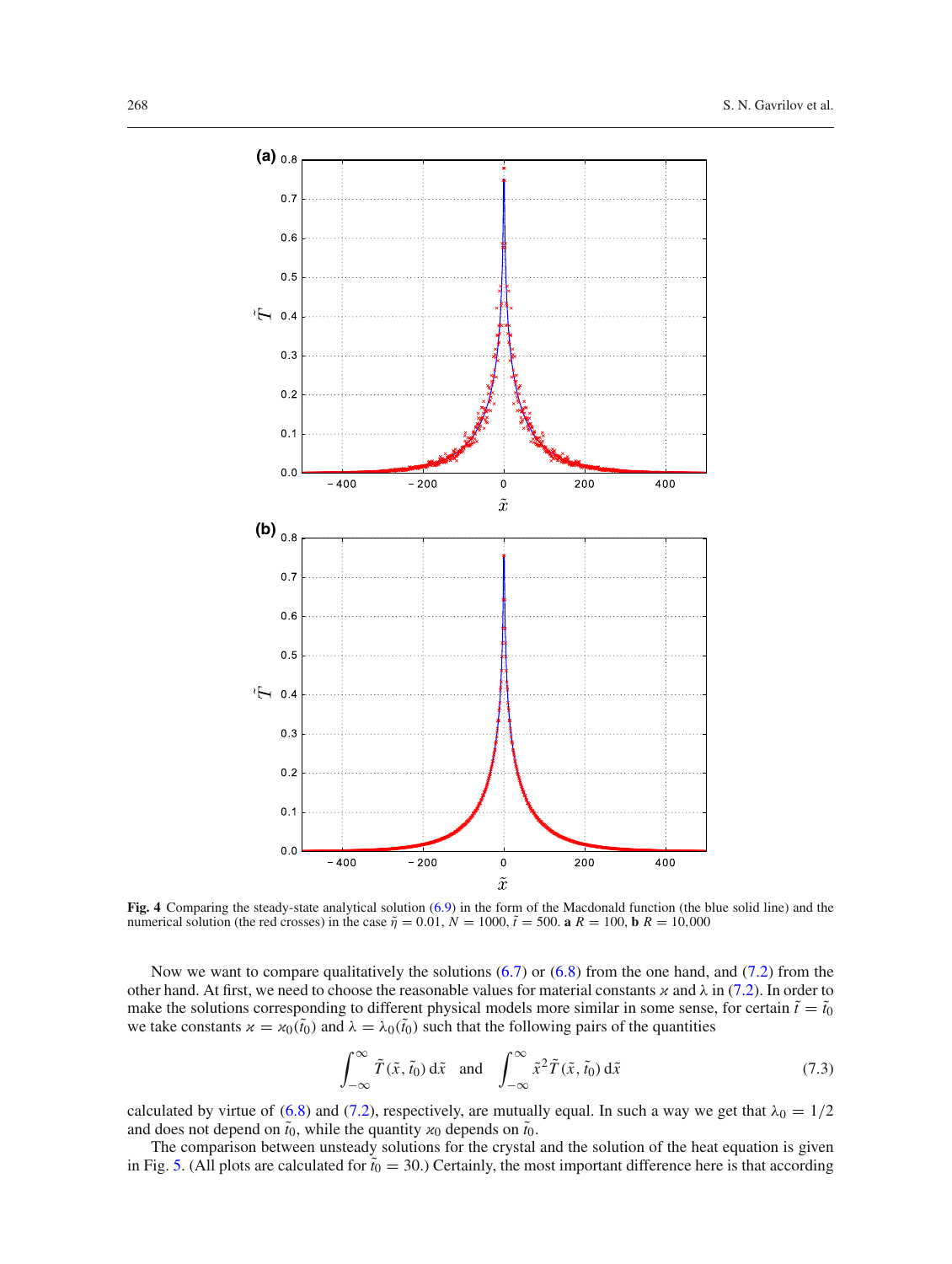

<span id="page-14-1"></span>**Fig. 5** A qualitative comparison between the non-stationary analytical solution [\(6.7\)](#page-10-2) for a crystal in a viscous environment  $(\tilde{\eta} = 0.03$ , the green dashed line), the non-stationary analytical solution [\(6.8\)](#page-10-2) for a crystal without viscous environment (the brown solid line) and the solution [\(7.2\)](#page-12-1) of the heat equation ( $x = 5.00$ , the magenta dotted line)

to [\(6.7\)](#page-10-2) and [\(6.8\)](#page-10-2) the heat propagates at a finite speed. Both solutions for the crystal are unbounded at  $x = 0$ , while the solution of the heat equation  $(7.2)$  remains to be finite.

### <span id="page-14-0"></span>**8 Conclusion**

In the paper, we started with equations  $(2.1)$  for stochastic dynamics of a one-dimensional harmonic crystal in a viscous environment. We introduced in the standard way the kinetic temperature in the crystal as a quantity proportional to the statistical dispersion of the particle velocities. The most important results of the paper are the differential–difference equation [\(4.9\)](#page-6-4) for the heat propagation in the crystal and the analytical formulas [\(5.17\)](#page-7-3), [\(5.25\)](#page-8-6) and [\(5.28\)](#page-9-1) describing the ballistic heat propagation in the crystal from a point heat source. Formula [\(5.17\)](#page-7-3) gives the non-stationary kinetic temperature distribution in a crystal without viscous environment caused by a point source of constant intensity. Formulas [\(5.25\)](#page-8-6) and [\(5.28\)](#page-9-1) correspond to the case of a crystal in a viscous environment. Formula [\(5.25\)](#page-8-6) gives the non-stationary kinetic temperature distribution caused by a point pulse source (i.e., the fundamental solution). Formula [\(5.28\)](#page-9-1) shows that the steady-state kinetic temperature distribution caused by a point source of constant intensity is described by the Macdonald function of zero order. The comparison between numerical solution of equations [\(2.1\)](#page-2-3) and analytic solution of differential–difference equation [\(4.9\)](#page-6-4) demonstrates a good agreement (see Figs. [2,](#page-11-0) [3,](#page-12-0) [4\)](#page-13-0). In the case of the heat source of general structure, the formula for the kinetic temperature can be obtained as the convolution of the heat source function with the corresponding fundamental solution [see Eqs. [\(5.18\)](#page-8-1),  $(5.31)$ ].

A comparison of our results with the classical model based on the heat equation and Fourier's law demonstrates an essential difference in the kinetic temperature distribution near a point source of heat supply (see Sect. [7](#page-10-0) and Fig. [5\)](#page-14-1). In the framework of our model the heat propagates at the speed of sound for the crystal. We expect that the results obtained in the paper can be used to describe the heat transfer in low-dimensional nanostructures and ultra-pure materials [\[15](#page-16-9)[,16](#page-16-22),[81\]](#page-17-32). On the other hand, we expect that the theoretical result expressed by formula [\(5.28\)](#page-9-1) can be verified by experiments with laser excitation of nanostructures.

**Acknowledgements** The authors are grateful to D.A. Indeitsev, V.A. Kuzkin, E.V. Shishkina for useful and stimulating discussions.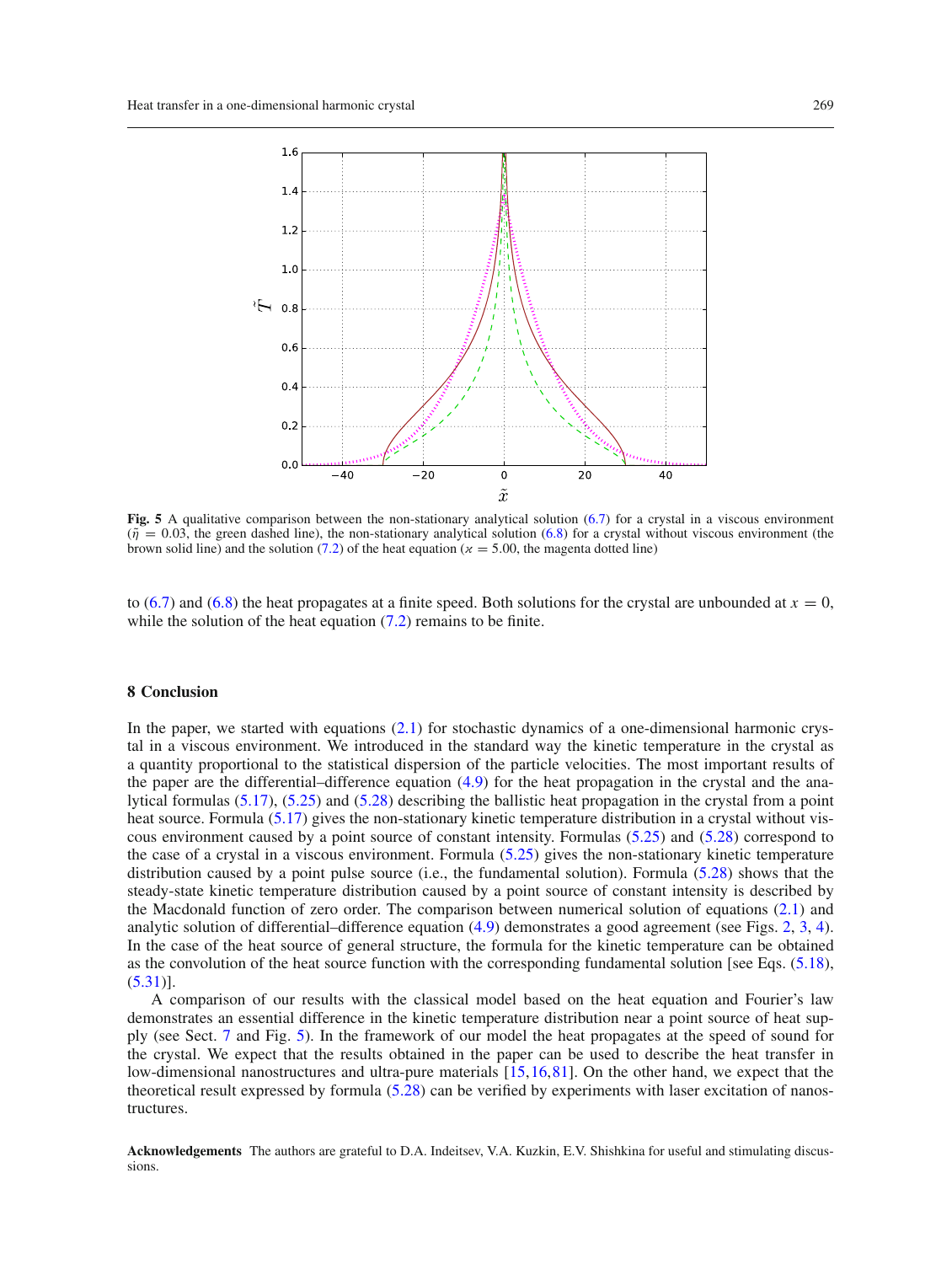# <span id="page-15-1"></span>**A The derivation of the dynamic equations for the covariances**

Consider a system of stochastic differential equations

$$
dx_i = a_i(\mathbf{x}, t) dt + \sum_{\alpha} b_{i\alpha}(\mathbf{x}, t) dW_j, \qquad i = 1, ..., n,
$$
 (A.1)

where  $\mathbf{x} = [x_1, \dots, x_n]^\top$  and  $W_j$  is a vector of uncorrelated Wiener variables. According to [\[67\]](#page-17-18) [Chapter 6, formulas (6.4)– (6.17)], it follows from the Itô lemma that the following equation for the covariance variables holds:

<span id="page-15-5"></span>
$$
\langle x_p x_q \rangle = \langle x_p a_q + x_q a_p + b_{q\alpha} b_{p\alpha} \rangle. \tag{A.2}
$$

In the particular case [\(2.1\)](#page-2-3), we have  $b_{i\alpha}(\mathbf{x}, t) = \delta_{\alpha i} b_i(\mathbf{x}, t)$ , whence

$$
\langle x_p x_q \rangle = \langle x_p a_q + x_q a_p \rangle + \delta_{pq} \langle b_p b_q \rangle. \tag{A.3}
$$

Now we apply  $(A.3)$  to  $(2.1)$  and obtain

$$
\langle u_p u_q \rangle = \langle u_p v_q \rangle + \langle v_p u_q \rangle,
$$
  
\n
$$
\langle u_p v_q \rangle = \langle u_p F_q \rangle + \langle v_p v_q \rangle,
$$
  
\n
$$
\langle v_p v_q \rangle = \langle v_p F_q \rangle + \langle F_p v_q \rangle + \delta_{pq} \langle b_p b_q \rangle.
$$
\n(A.4)

Applying these formulas to the particular case where  $F_i$  are given by Eq. [\(2.2\)](#page-2-5) yields formula [\(2.11\)](#page-3-2).

#### <span id="page-15-2"></span>**B Some identities of the calculus of finite differences**

Consider an infinite sequence  $f_p$ , where  $p$  is an arbitrary integer. Introduce the left and right shift operators  $h$  and  $v$ , respectively:

$$
hf_p \stackrel{\text{def}}{=} f_{p+1}, \qquad vf_p \stackrel{\text{def}}{=} f_{p-1}.
$$
 (B.1)

Clearly,

$$
hv = 1 \qquad \Longleftrightarrow \qquad v = h^{-1}.
$$
\n(B.2)

One has

$$
\mathcal{L} = h + v - 2,\tag{B.3}
$$

$$
\mathcal{D} = h - \nu. \tag{B.4}
$$

By definition, put

$$
\Sigma \stackrel{\text{def}}{=} h + v + 2 = \mathcal{L} + 4. \tag{B.5}
$$

<span id="page-15-3"></span>One has

$$
\mathcal{L}\Sigma f_p = f_{p+2} - 2f_p + f_{p-2} = \mathcal{D}^2 f_p.
$$
 (B.6)

Introduce the sign change operator (−1)*p*. One has

<span id="page-15-4"></span>
$$
h(-1)^p = (-1)^{p+1}h,\tag{B.7}
$$

$$
\nu(-1)^p = (-1)^{p+1}\nu,\tag{B.8}
$$

$$
\mathcal{L}(-1)^p = (-1)^{p+1} \Sigma,
$$
\n(B.9)

$$
\Sigma = (-1)^{p+1} \mathcal{L}(-1)^p.
$$
\n(B.10)

# **References**

- <span id="page-15-0"></span>1. Rieder, Z., Lebowitz, J., Lieb, E.: Properties of a harmonic crystal in a stationary nonequilibrium state. J. Math. Phys. **8**(5), 1073–1078 (1967)
- 2. Bonetto, F., Lebowitz, J., Rey-Bellet, L.: Fourier's law: a challenge to theorists. In: Fokas, A., Grigoryan, A., Kibble, T., Zegarlinski, B. (eds.) Mathematical Physics 2000. World Scientific, Singapore (2000)
- 3. Lepri, S., Livi, R., Politi, A.: Thermal conduction in classical low-dimensional lattices. Phys. Rep. **377**(1), 1–80 (2003)
- 4. Lepri, S., Livi, R., Politi, A.: On the anomalous thermal conductivity of one-dimensional lattices. Europhys. Lett. **43**(3), 271 (1998)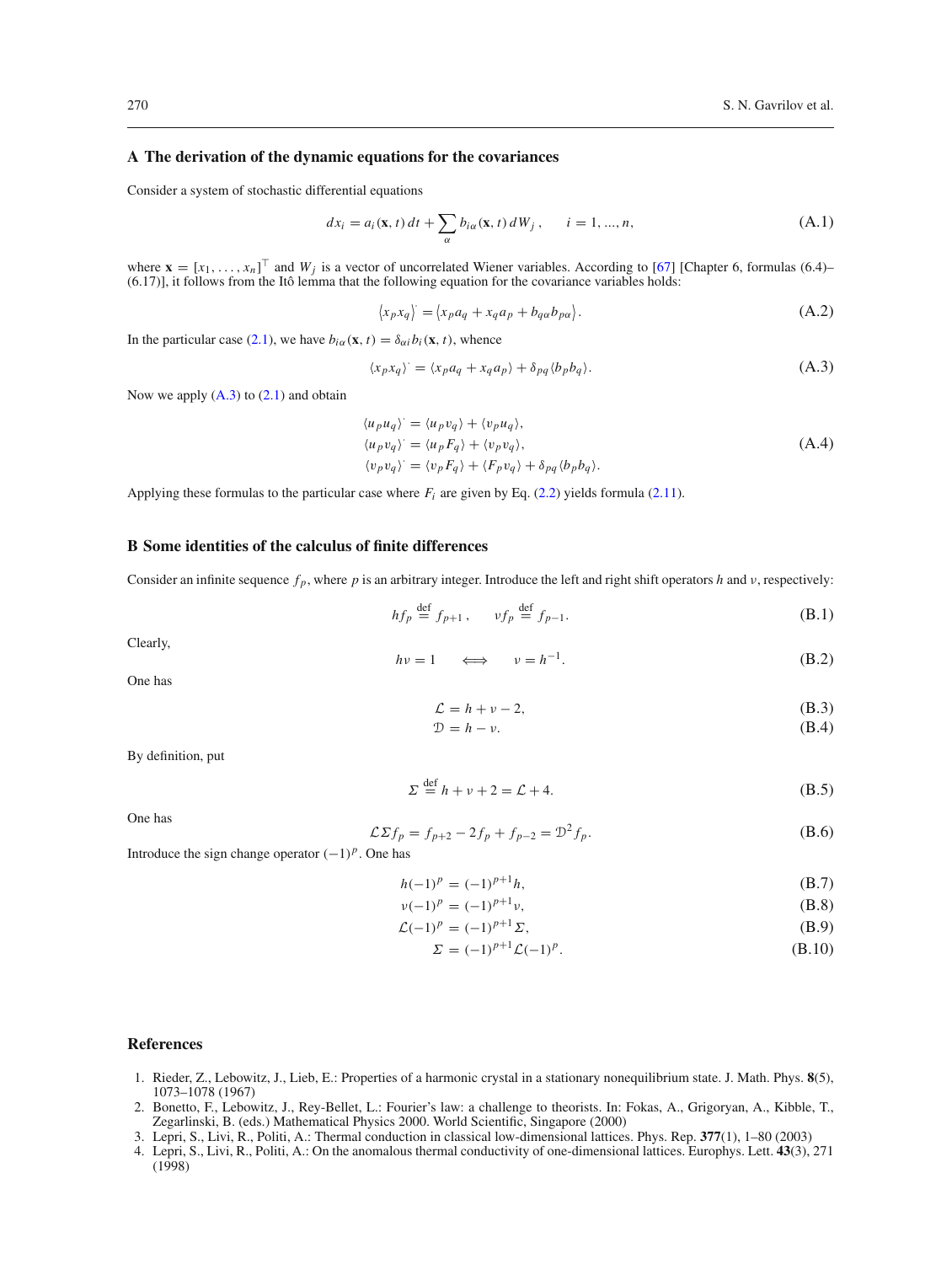- <span id="page-16-0"></span>5. Dhar, A.: Heat transport in low-dimensional systems. Adv. Phys. **57**(5), 457–537 (2008)
- <span id="page-16-1"></span>6. Lepri, S.: Thermal Transport in Low Dimensions: From Statistical Physics to Nanoscale Heat Transfer. Springer, Berlin (2016)
- <span id="page-16-2"></span>7. Casati, G., Ford, J., Vivaldi, F., Visscher, W.: One-dimensional classical many-body system having a normal thermal conductivity. Phys. Rev. Lett. **52**(21), 1861–1864 (1984)
- <span id="page-16-4"></span>8. Aoki, K., Kusnezov, D.: Bulk properties of anharmonic chains in strong thermal gradients: non-equilibrium  $\varphi^4$  theory. Phys. Lett. A **265**(4), 250–256 (2000)
- <span id="page-16-5"></span>9. Gendelman, O., Savin, A.: Normal heat conductivity in chains capable of dissociation. Europhys. Lett. **106**(3), 34,004 (2014)
- 10. Savin, A., Kosevich, Y.: Thermal conductivity of molecular chains with asymmetric potentials of pair interactions. Phys. Rev. E **89**(3), 032,102 (2014)
- <span id="page-16-3"></span>11. Gendelman, O., Savin, A.: Heat conduction in a chain of colliding particles with a stiff repulsive potential. Phys. Rev. E **94**(5), 052,137 (2016)
- <span id="page-16-6"></span>12. Spohn, H.: Fluctuating hydrodynamics approach to equilibrium time correlations for anharmonic chains. In: Lepri, S. (ed.) Thermal Transport in Low Dimensions: From Statistical Physics to Nanoscale Heat Transfer. Lecture Notes in Physics, pp. 107–158. Springer (2016)
- <span id="page-16-7"></span>13. Bonetto, F., Lebowitz, J., Lukkarinen, J.: Fourier's law for a harmonic crystal with self-consistent stochastic reservoirs. J. Stat. Phys. **116**(1), 783–813 (2004)
- <span id="page-16-8"></span>14. Le-Zakharov, A., Krivtsov, A.: Molecular dynamics investigation of heat conduction in crystals with defects. Dokl. Phys. **53**(5), 261–264 (2008)
- <span id="page-16-9"></span>15. Chang, C., Okawa, D., Garcia, H., Majumdar, A., Zettl, A.: Breakdown of Fourier's law in nanotube thermal conductors. Phys. Rev. Lett. **101**(7), 075,903 (2008)
- <span id="page-16-22"></span>16. Xu, X., Pereira, L., Wang, Y., Wu, J., Zhang, K., Zhao, X., Bae, S., Bui, C., Xie, R., Thong, J., Hong, B., Loh, K., Donadio, D., Li, B., Özyilmaz, B.: Length-dependent thermal conductivity in suspended single-layer graphene. Nat. Commun. **5**, 3689 (2014)
- 17. Hsiao, T., Huang, B., Chang, H., Liou, S., Chu, M., Lee, S., Chang, C.: Micron-scale ballistic thermal conduction and suppressed thermal conductivity in heterogeneously interfaced nanowires. Phys. Rev. B **91**(3), 035,406 (2015)
- <span id="page-16-21"></span>18. Cahill, D., Ford, W., Goodson, K., Mahan, G., Majumdar, A., Maris, H., Merlin, R., Phillpot, S.: Nanoscale thermal transport. J. Appl. Phys. **93**(2), 793–818 (2003)
- 19. Liu, S., Xu, X., Xie, R., Zhang, G., Li, B.: Anomalous heat conduction and anomalous diffusion in low dimensional nanoscale systems. Eur. Phys. J. B **85**, 337 (2012)
- <span id="page-16-10"></span>20. Chang, C.: Experimental probing of non-Fourier thermal conductors. In: Lepri, S. (ed.) Thermal Transport in Low Dimensions: From Statistical Physics to Nanoscale Heat Transfer. Lecture Notes in Physics, vol. 921, pp. 305–338. Springer (2016)
- <span id="page-16-11"></span>21. Peierls, R.: Quantum Theory of Solids. Oxford University Press, Oxford (1955)
- <span id="page-16-12"></span>22. Ziman, J.: Electrons and Phonons: The Theory of Transport Phenomena in Solids. Oxford University Press, Oxford (1960)
- <span id="page-16-13"></span>23. Hsiao, T., Chang, H., Liou, S., Chu, M., Lee, S., Chang, C.: Observation of room-temperature ballistic thermal conduction persisting over 8.3  $\mu$ m in SiGe nanowires. Nat. Nanotechnol. **8**(7), 534–538 (2013)
- <span id="page-16-14"></span>24. Kannan, V., Dhar, A., Lebowitz, J.: Nonequilibrium stationary state of a harmonic crystal with alternating masses. Phys. Rev. E **85**(4), 041,118 (2012)
- <span id="page-16-15"></span>25. Dhar, A., Dandekar, R.: Heat transport and current fluctuations in harmonic crystals. Physica A **418**, 49–64 (2015)
- <span id="page-16-16"></span>26. Allen, K., Ford, J.: Energy transport for a three-dimensional harmonic crystal. Phys. Rev. **187**(3), 1132 (1969)
- 27. Nakazawa, H.: On the lattice thermal conduction. Prog. Theor. Phys. Suppl. **45**, 231–262 (1970)
- 28. Lee, L., Dhar, A.: Heat conduction in a two-dimensional harmonic crystal with disorder. Phys. Rev. Lett. **95**(9), 094,302 (2005)
- 29. Kundu, A., Chaudhuri, A., Roy, D., Dhar, A., Lebowitz, J., Spohn, H.: Heat conduction and phonon localization in disordered harmonic crystals. Europhys. Lett. **90**(4), 40,001 (2010)
- 30. Dhar, A., Saito, K.: Heat transport in harmonic systems. In: Lepri, S. (ed.) Thermal Transport in Low Dimensions: From Statistical Physics to Nanoscale Heat Transfer. Lecture Notes in Physics, vol. 921, pp. 39–106. Springer (2016)
- 31. Bernardin, C., Kannan, V., Lebowitz, J., Lukkarinen, J.: Harmonic systems with bulk noises. J. Stat. Phys. **146**(4), 800–831 (2012)
- 32. Freitas, N., Paz, J.: Analytic solution for heat flow through a general harmonic network. Phys. Rev. E **90**(4), 042,128 (2014)
- 33. Freitas, N., Paz, J.: Erratum: analytic solution for heat flow through a general harmonic network. Phys. Rev. E **90**(6), 069,903 (2014)
- 34. Hoover, W., Hoover, C.: Hamiltonian thermostats fail to promote heat flow. Commun. Nonlinear Sci. Numer. Simul. **18**(12), 3365–3372 (2013)
- <span id="page-16-17"></span>35. Lukkarinen, J., Marcozzi, M., Nota, A.: Harmonic chain with velocity flips: thermalization and kinetic theory. J. Stat. Phys. **165**(5), 809–844 (2016)
- <span id="page-16-18"></span>36. Gendelman, O., Shvartsman, R., Madar, B., Savin, A.: Nonstationary heat conduction in one-dimensional models with substrate potential. Phys. Rev. E **85**(1), 011,105 (2012)
- 37. Tsai, D., MacDonald, R.: Molecular-dynamical study of second sound in a solid excited by a strong heat pulse. Phys. Rev. E **14**(10), 4714 (1976)
- 38. Ladd, A., Moran, B., Hoover, W.: Lattice thermal conductivity: a comparison of molecular dynamics and anharmonic lattice dynamics. Phys. Rev. E **34**(8), 5058 (1986)
- 39. Volz, S., Saulnier, J.B., Lallemand, M., Perrin, B., Depondt, P., Mareschal, M.: Transient Fourier-law deviation by molecular dynamics in solid argon. Phys. Rev. E **54**(1), 340 (1996)
- <span id="page-16-19"></span>40. Daly, B., Maris, H., Imamura, K., Tamura, S.: Molecular dynamics calculation of the thermal conductivity of superlattices. Phys. Rev. E **66**(2), 024,301 (2002)
- <span id="page-16-20"></span>41. Gendelman, O., Savin, A.: Nonstationary heat conduction in one-dimensional chains with conserved momentum. Phys. Rev. E **81**(2), 020,103 (2010)